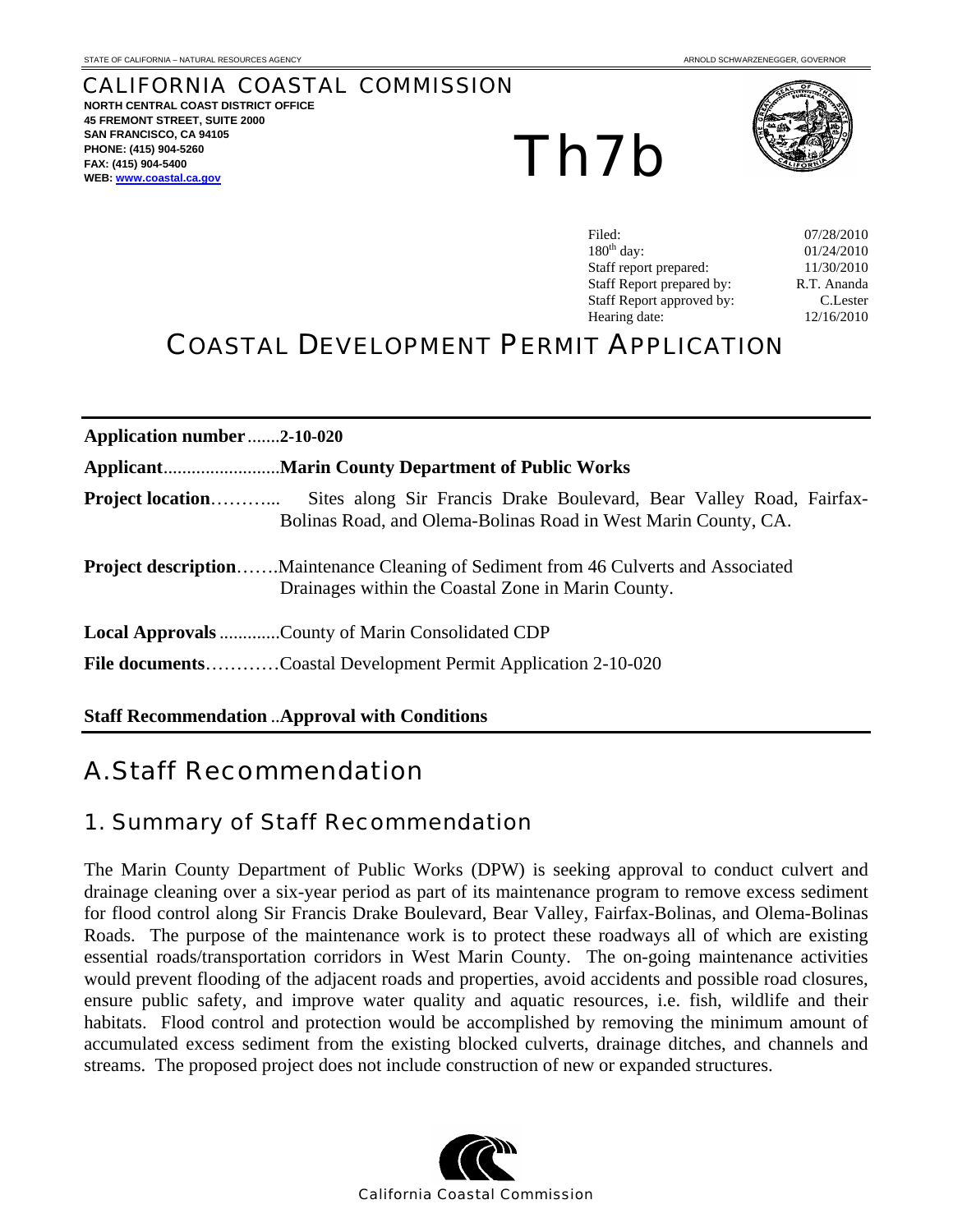The proposed project will not result in impacts to public access. Additionally, it includes measures to mitigate potential impacts to biological resources and water quality. Measures include:

- Timing the projects when they will have the least impacts, minimizing disturbance to plant and animal life.
- Care of special-status species (including use of a qualified biologist/endangered species coordinator to perform pre-construction surveys and rescue/relocation of sensitive species), and construction crew training and education. The qualified biologist/endangered species coordinator will be on site to implement any needed conservation measures for special-status species during and following project construction (including de-watering).
- All maintenance work would be conducted during the summer dry season (June 15 to October 15) to minimize impacts to anadromous fish/salmonids and other aquatic resources. The excavation work to be conducted in tidal waters at Sir Francis Drake blvd. Mile Markers 28.86, 28.29, 28.23 and 25.27 will be done at low tide.
- All appropriate Best Management Practices (BMPs) will be implemented, including conducting the work from the road whenever possible, minimizing loss of native vegetation, minimizing sediment disturbance and suspension within the water column, and taking all excavated material to an upland disposal site. Sediment/erosion controls will be used to keep excess soil from washing or blowing away during removal, transport and storage. These controls include sediment traps, silt fences, turbidity curtains, hay bales, hydro-seeding using a native mix, and use of straw mulch, as necessary.
- Implementing a riparian restoration and monitoring plan that includes planting vegetation between December 1 and April 1; and monitoring/watering during the dry season for at least two growing seasons or until plants stabilize. This plan will be deemed successful with greater than 70 percent survival of planted native willow cuttings. Plant growth will be inspected annually.

The Special Conditions of this approval ensure the project's maximum conformance with Coastal Act requirements. Overall, because the central purpose of the project is flood control, and the best feasible mitigation measures are incorporated, the project is approvable consistent with Coastal Act 30236. The project, as proposed and conditioned, will provide protection for coastal public access and coastal resources. Staff recommends that the **Commission approve a CDP with conditions**.

# Staff Report Contents

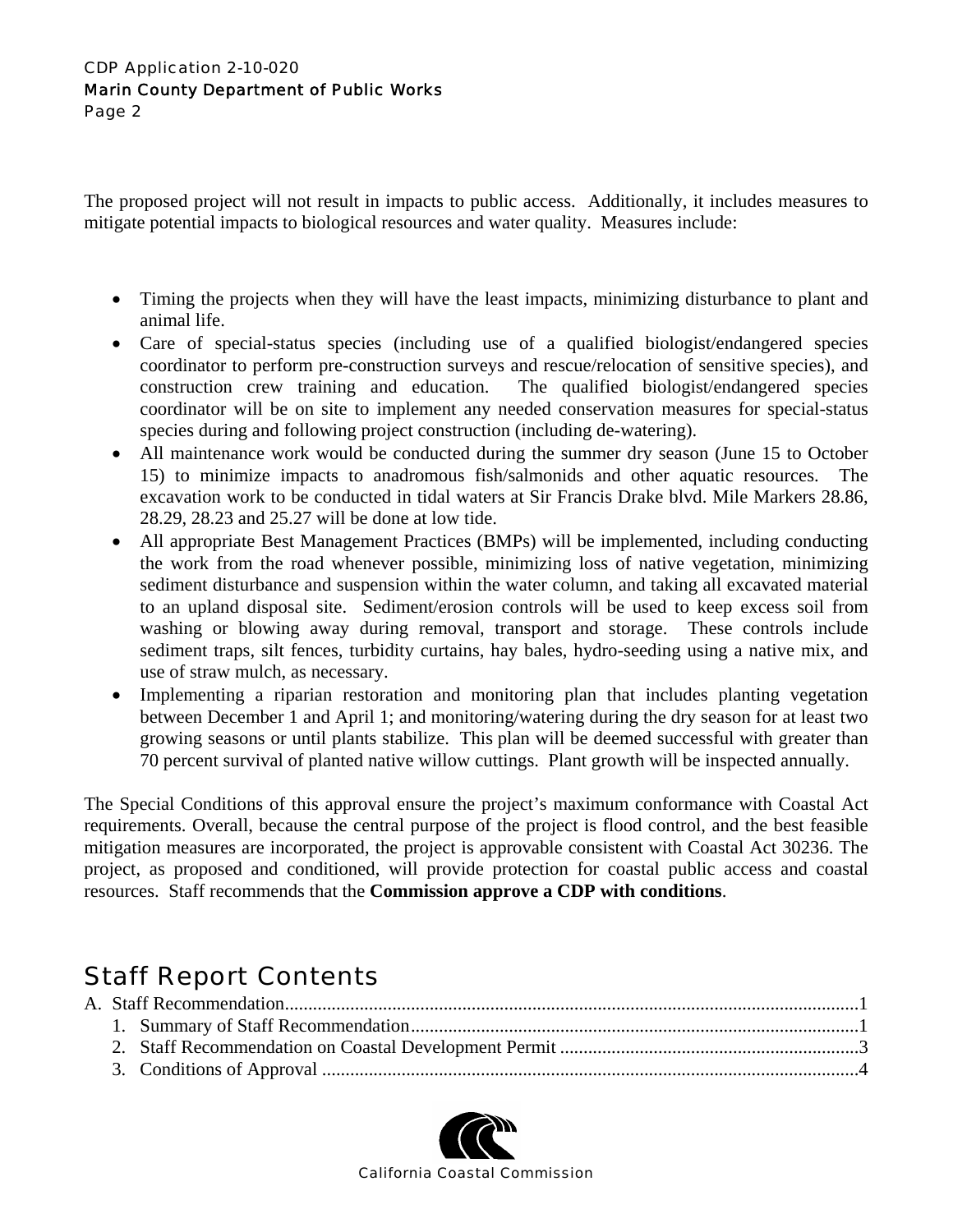| 1. Regional Map                        |  |
|----------------------------------------|--|
| 2. Location Map Project Sites          |  |
| 3. Table 1 Impacts Culvert Cleaning    |  |
| 4. Table 2 Riparian Impacts            |  |
| 5. Table 3 Cofferdam Impacts           |  |
| 6. Table 4 Schedule and Priority Sites |  |

# 2. Staff Recommendation on Coastal Development Permit

Staff recommends that the Commission, after public hearing, **approve** the proposed project subject to the standard and special conditions below.

**Motion:** I move that the Commission approve coastal development permit number 2-10-020 pursuant to the staff recommendation.

**Staff Recommendation of Approval:** Staff recommends a **YES** vote. Passage of this motion will result in approval of the permit as conditioned and adoption of the following resolution and findings. The motion passes only by affirmative vote of a majority of the Commissioners present.

**Resolution to Approve the Permit:** The Commission hereby approves a coastal development permit for the proposed development and adopts the findings set forth below on grounds that the development as conditioned will be in conformity with the policies of Chapter 3 of the Coastal Act. Approval of the permit complies with the California Environmental Quality Act because either 1) feasible mitigation measures and/or alternatives have been incorporated to substantially lessen any significant adverse effects of the development on the environment, or 2) there are no further feasible mitigation measures or alternatives that would substantially lessen any significant adverse impacts of the development on the environment.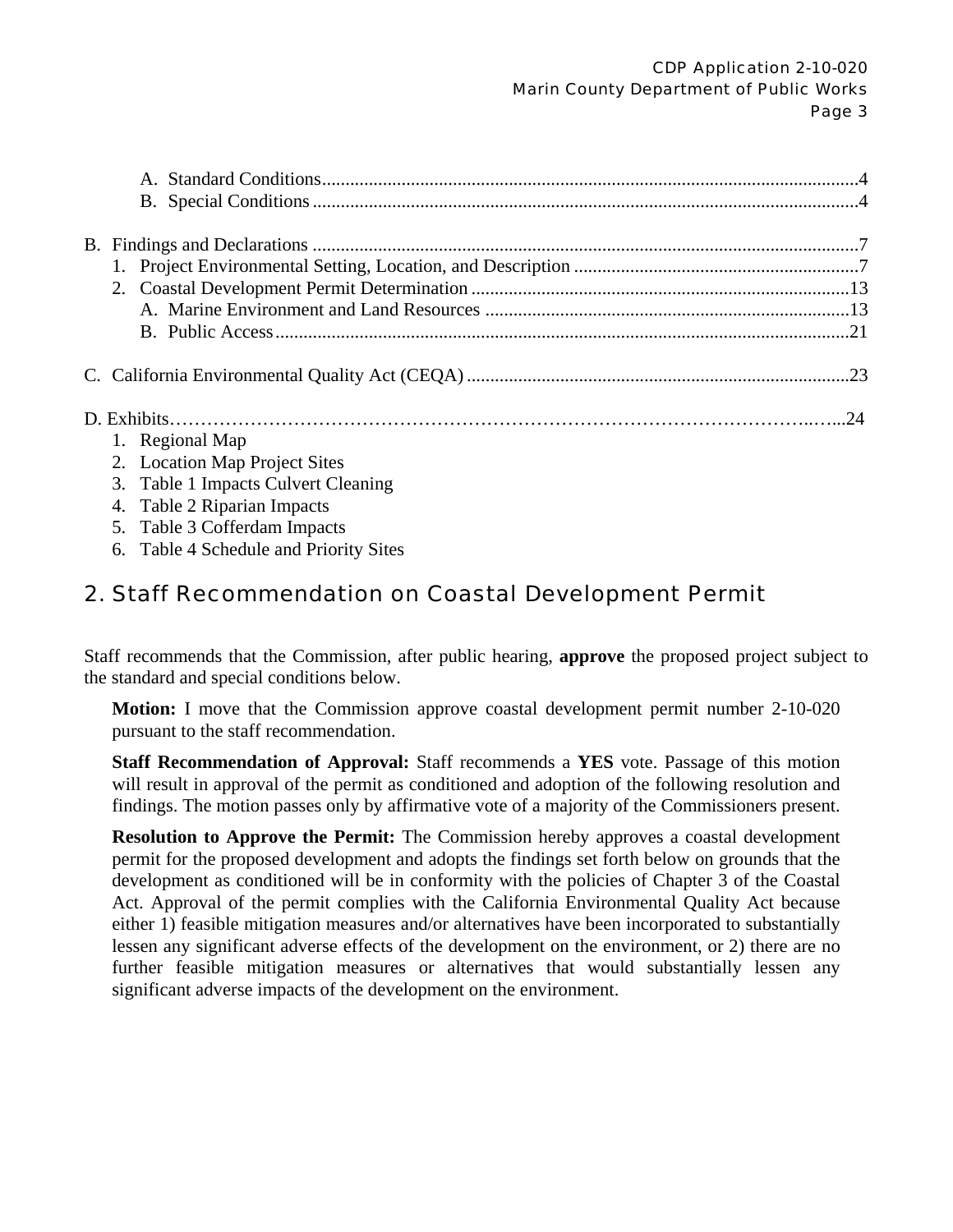# 3. Conditions of Approval

## **A. Standard Conditions:**

- 1. Notice of Receipt and Acknowledgment. The permit is not valid and development shall not commence until a copy of the permit, signed by the permittee or authorized agent, acknowledging receipt of the permit and acceptance of the terms and conditions, is returned to the Commission office.
- 2. Interpretation. Any questions of intent of interpretation of any condition will be resolved by the Executive Director or the Commission.
- 3. Assignment. The permit may be assigned to any qualified person, provided assignee files with the Commission an affidavit accepting all terms and conditions of the permit.
- 4. Terms and Conditions Run with the Land. These terms and conditions shall be perpetual, and it is the intention of the Commission and the permittee to bind all future owners and possessors of the subject property to the terms and conditions.

## **B. Special Conditions:**

## **1. Mitigation Measures for State-listed and Federally-listed Species**

All specific mitigation measures, in addition to the General Measures for Protection of Biological Resources and Best Management Practices included in the Department of Public Works' *Supplemental Biological Assessment, Maintenance of 47 Culverts/Drainages, West Marin County, California, (Summarizes and Updates Sycamore 2004),* dated March 2010, for California Black Rail, California Clapper Rail, California Freshwater Shrimp, California red-legged frog, Coho salmon, steelhead trout, and tidewater goby shall be implemented.

## **2. Seasonal Restrictions, Project Timing, and De-Watering**

All project activities shall be conducted during the low-flow period/summer dry season between June 15 and October 15 in any given year. Prior to sediment removal, Sir Francis Drake Blvd. Mile Markers 29.63 (downstream), 28.29 (upstream), 27.51 (downstream), 26.93 (downstream), 25.86 (upstream), 28.86 (upstream and downstream), 28.29 (downstream), and Olema-Bolinas Road Mile Marker .18 (upstream and downstream) shall be temporarily de-watered at the active work sites via temporary cofferdams. Temporary pumps and pipes shall divert water from the upstream side of the coffer dam to the downstream outfall on hard surfaces to limit streambed erosion. Pump intakes shall be screened to protect fish and other species.

## **3. Biological Surveying and Monitoring**

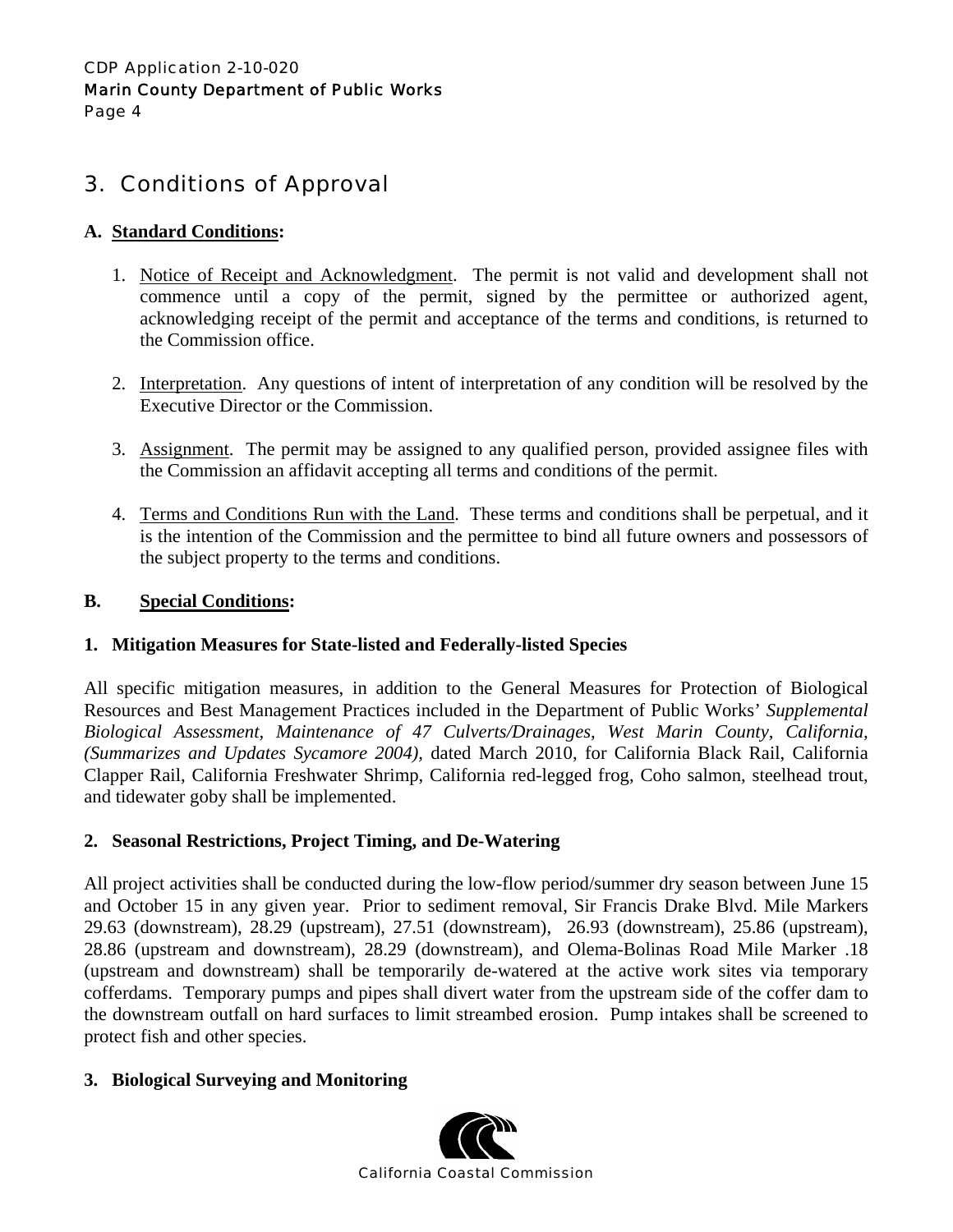Prior to beginning work, a qualified biologist/endangered species coordinator shall conduct a survey of the site for the presence of California black rail, California freshwater shrimp, California red-legged frog, Coho salmon, steelhead trout, Western pond turtle, and tidewater goby in accordance with USFWS and CDFG protocol. A qualified biological/endangered species coordinator monitor experienced with all of these species shall be present at the site during all maintenance activities. The biological monitor shall complete daily monitoring reports that indicate the date and time of work, weather conditions, the monitoring biologist's name, project activity/progress, and any sensitive species observed. These reports shall be compiled and submitted to the Executive Director upon completion of maintenance work. If any of these species (including adults, tadpoles, or egg masses) are found, all work in the area shall cease and the USFWS and CDFG shall be contacted to determine the appropriate action. The biologist shall have the authority to halt all maintenance activities as necessary to protect critical habitat, and to implement appropriate conservation measures, including the rescue or relocation of individual animals to suitable upstream or downstream habitat.

#### **4. Restoration of Disturbed Areas**

Large woody vegetation that currently exists on stream channel banks shall be left in place to the maximum extent feasible. All disturbed areas shall be restored to the state in which they existed prior to construction (i.e., re-graded to pre-project contours and revegetated with an all-native plant palette). DPW shall implement a riparian restoration and monitoring plan that includes planting vegetation between December 1 and April 1; and monitoring/watering during the dry season for at least two growing seasons or until plants stabilize. This plan will be deemed successful with greater than 70 percent survival of planted native willow cuttings. Plant growth will be inspected annually. If survival falls below 70 percent, areas will be re-planted with additional willow cuttings and watering re-initiated as needed. DPW shall submit an annual status/monitoring report on the progress of the re-vegetation.

#### **5. Sediment Removal and Disposal**

Only the quantity of material necessary to restore hydraulic capacity to the affected culverts and stream channels shall be removed, and the method employed in this process shall be done in a manner that maintains the existing gradient of the stream. All debris and dredged material generated from the project shall be disposed of in an approved location, outside the coastal zone.

## **6. Water Quality**

All appropriate Best Management Practices (BMPs) shall be implemented, including conducting the work from the road whenever possible, minimizing loss of native vegetation, minimizing sediment disturbance and suspension within the water column, and taking all excavated material to an upland disposal site. Sediment/erosion controls will be used to keep excess soil from washing or blowing away during removal, transport and storage. BMPs shall include sediment traps, silt fences, turbidity curtains, hay bales, hydro-seeding using a native mix, and use of straw mulch, as necessary). These BMPs are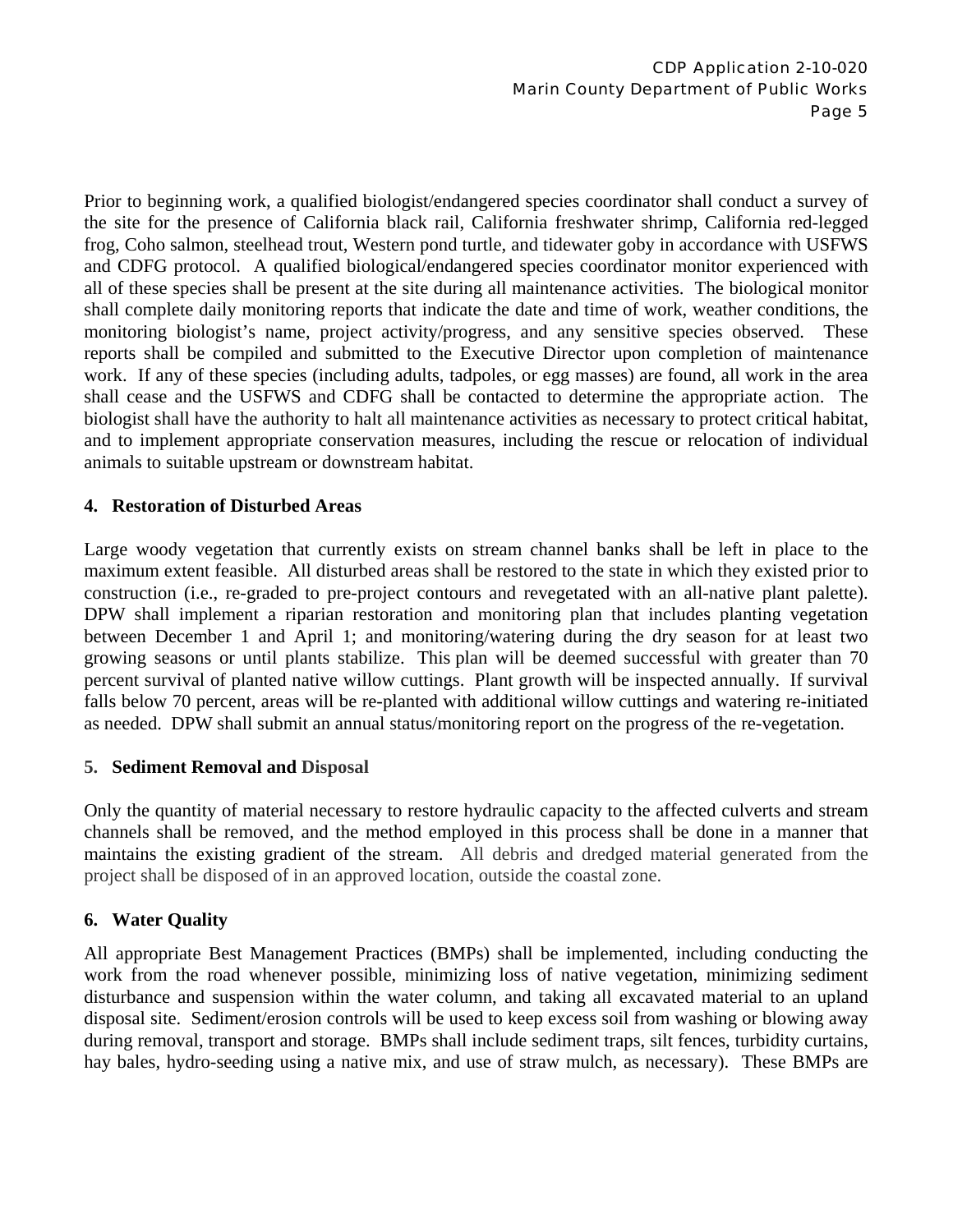listed in the Bay Area Storm Water Management Agencies Association (BASMAA) Flood Control Facility Maintenance Best Management Practices (BMP) Manual (EOA, Inc. 2000) and FishNet4C Guidelines for Protecting Aquatic Habitat and Salmon Fisheries for County Road Maintenance (FishNet4C 2004), adopted by the County of Marin. No debris, soils, silt, sand, cement, concrete, washings or other material related to construction such as waste, oil, petroleum products or organic or earthen material shall be allowed to enter into or be placed where it may be washed by rainfall or runoff into adjacent waters. At the conclusion of operations, any excess material shall be removed from the work area and disposed of in an approved location outside of the coastal zone. Best Management Practices shall be implemented in accordance with

#### **7. Reporting Requirements**

Within sixty days of completion of the first sediment removal episode, Marin Department of Public Works shall submit to the Executive Director a report describing the amount (area and volume) of material removed, type of material removed, the method of removal, type and location of equipment used, and the location of the disposal site for excavated material. Every two years thereafter, Marin Department of Public Works shall submit similar reports describing each sediment removal episode that occurred within that two year period.

Submit a report within two years of implementing mitigation measures for riparian and tidal marsh impacts. The report shall include the description of impacts, the quantity and species used to revegetate the impact area, and the level of success.

#### **8. Length of Development Authorization**

This permit authorizes the proposed development for six (6) years from the date of Commission approval (until December 16, 2016). One request for an additional six-year period of development authorization may be accepted, reviewed, and approved by the Executive Director for a maximum total of twelve (12) years of development authorization (until December 16, 2021), provided that the request would not substantively alter the project description and/or require modifications of conditions due to new information or technology or other changed circumstances.

The request for an additional six-year period of development authorization shall be made prior to December 16, 2016. If the request for an additional six-year period would substantively alter the project description and/or require modifications of conditions due to new information or technology or other changed circumstances, an amendment to this permit will be required. All sediment removal operations proposed after December 16, 2016, or after December 16, 2021 if no additional six-year period of authorization has been granted by the Executive Director or amendment has been obtained, shall require a new coastal development permit.

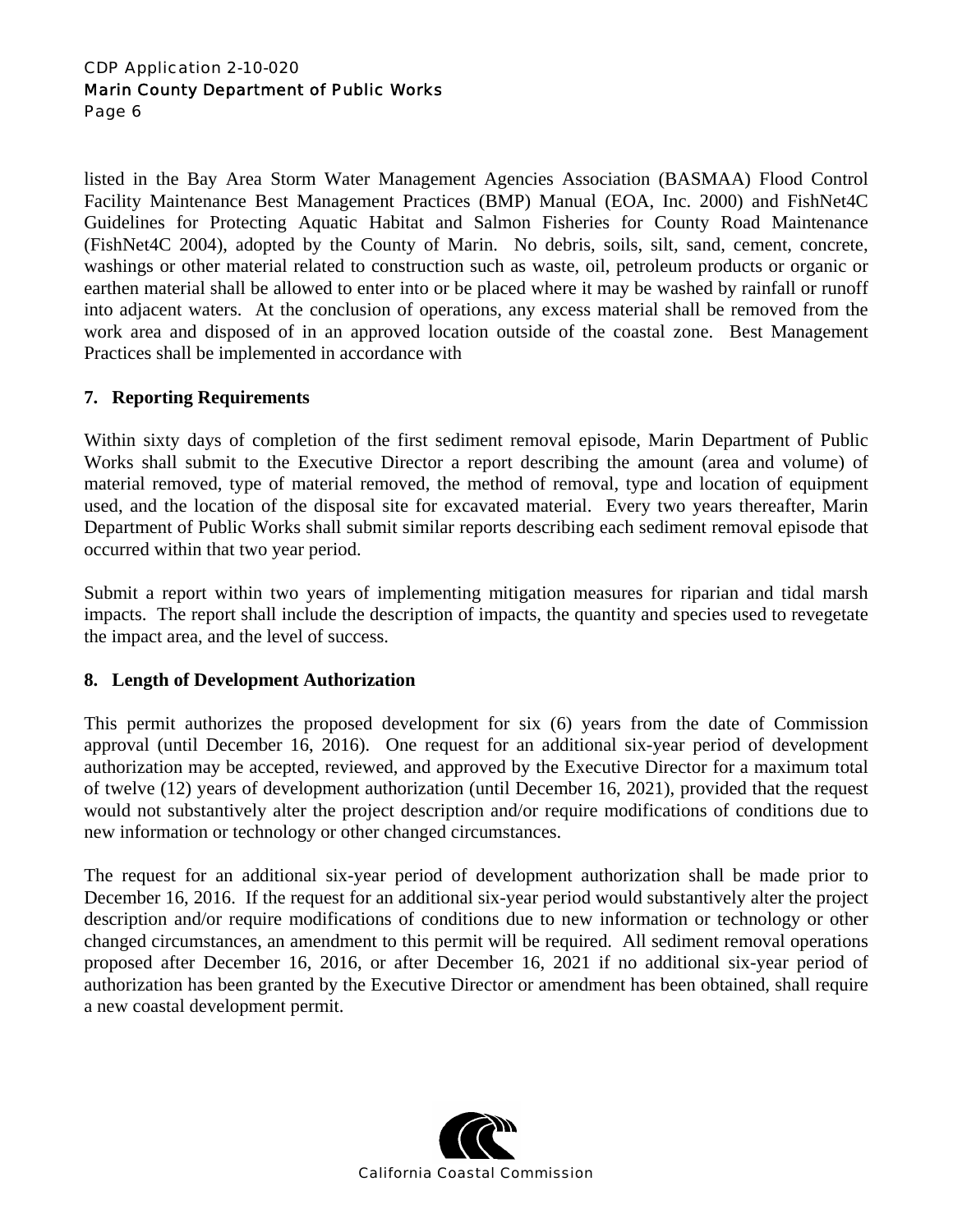# B. Findings and Declarations

The Commission finds and declares as follows:

# 1. Project Environmental Setting, Location, and Description

## Environmental Setting

The proposed project site is located in West Marin County along Sir Francis Drake Blvd., Bear Valley, Fairfax-Bolinas, and Olema-Bolinas Roads. (EXHIBIT 1 - Regional Map)

The proposed project is a flood control project comprising maintenance activities to clean out accumulated sediment from 46 culverts and portions of associated drainages and ditches. (EXHIBIT 2 - Location Map Project Sites)

Land uses in the project area include dairy cattle grazing in the northern portion and rural residences around Inverness, Olema and Bolinas. A good portion of the land within the project area in the northern and central portions is undeveloped, open space and includes public areas that are part of Point Reyes National Seashore. The southern portion traverses land that adjacent to Bolinas Lagoon, including privately-owned, agricultural lands and lands owned by the National Park Service and managed by the Marin County Department of Parks and Open Space.

Vegetation communities comprise coastal freshwater marsh, north coast riparian scrub/forest, northern coastal salt marsh, and ruderal vegetation.

#### Location

Sir Francis Drake Boulevard Mile Markers (MM) 33.58, 33.48,33.43, 33.39, 33.34, 33.30, 33.19, 33.16, 33.06, 29.63, 29.16, 29.09, 28.86, 28.65, 28.29, 28.23, 27.74, 27.54, 27.51, 27.44, 27.19, 27.00, 26.93, 25.96, 25.86, 25.44, 25.27, 25.20; Bear Valley Road MM 2.08 and 1.11; Fairfax-Bolinas Road MM 14.64, 14.60, and 14.59; and Olema-Bolinas Road MM .01, .03, .06, .18, .21, .24, .27, .36, 1.17, 1.47, 1.51, 1.56, and 1.61 in West Marin County, CA.

#### **Description**

The proposed project is a Marin County Department of Public Works (DPW) flood control maintenance project. The purpose of the maintenance work is to protect Sir Francis Drake Blvd., Bear Valley, Fairfax-Bolinas, and Olema-Bolinas Roads, all of which are existing essential roads/transportation corridors for the area. Flood control and protection would be accomplished by removing accumulated excess sediment from the existing culverts, drainage ditches, and blocked channels and streams. Blockage of the existing culverts and drainage ditches is the result of decomposed granite deposited from the steep slopes of the surrounding hillsides and sediment transport from the roads. The on-going maintenance project would prevent flooding of the adjacent roads and properties, avoid accidents and possible road closures, ensure public safety, and improve water quality and aquatic resources, i.e. fish,

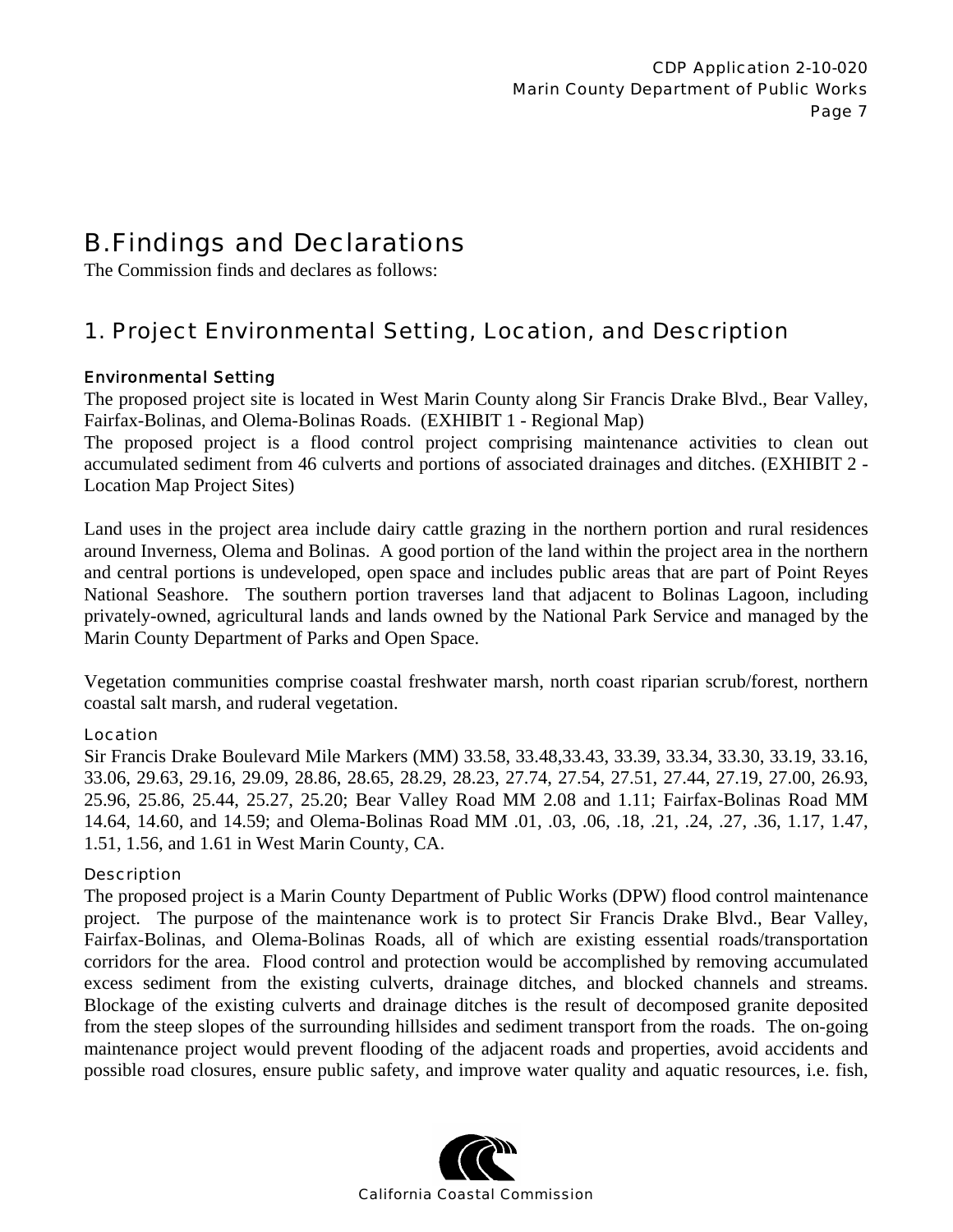wildlife and their habitats. The water ways within the project area include Schooner, First Valley, Second Valley, Third Valley, Dream Farm, Redwood, Fish Hatchery, Haggerty Gulch, Bear Valley and Lagunitas Creeks - tributaries to Schooner Bay, Tomales Bay, and Lagunitas Creek; Wilkins and Lewis Gulches – tributaries to Bolinas Lagoon; and various un-named stream channels, swales, and drainage ditches.

The proposed project would entail removing the minimum amount of sediment necessary to restore the hydrological capacity of streams, channels, and drainage ditches. It also includes measures to avoid impacts to and protect special status plant and animal species. Proposed project activities include removal of riparian vegetation to provide access for maintenance equipment. The proposed maintenance work would result in restoring the natural flow regime of associated channels and drainages by removing accumulated sediment; providing flood protection for essential transportation corridors; improving water quality and passage for anadromous fish. Measures to mitigate impacts to riparian vegetation and tidal marsh include revegetating affected sites by in-kind replacement of removed habitat.

Some locations are regulated by the Army Corps of Engineers (ACOE) because the proposed work would include: filling for placement of temporary cofferdams and or excavating in tidal waters which are subject to Section 10 of the Rivers and Harbors Act; or fill and or excavation below the Ordinary High Water Mark in fresh waters, which are subject to Section 404 of the Clean Water Act. The specific locations under ACOE jurisdiction are Sir Francis Drake Blvd. Mile Markers 29.63 (Third Valley Creek), 28.86 (Second Valley Creek), 28.29 (First Valley Creek), 28.23 (un-named tidal channel), 27.51 (Dream Farm Creek), 26.93 (un-named creek channel), 25.86 (Fish Hatchery Creek), 25.27 (Haggerty Gulch), and Olema-Bolinas Rd Mile Marker .18 (Lewis Gulch).

Wetlands: The flood control maintenance work at the 46 project sites would result in a cumulative total excavation of approximately 2,597 cubic yards of sediment, causing temporary loss or disturbance to approximately 8,183 linear feet (0.79 acre) of wetlands and/or waters of the U.S. and State. The estimated annual sediment load for the 46 sites is approximately 740 cubic yards; with excavation, there will be a temporal loss of fresh, brackish and salt marsh vegetation and creek channel substrate (gravelcobble) removed from the bed of the various stream channels and drainages along Sir Francis Drake Blvd., Bear Valley Road, Fairfax-Bolinas Road and Olema-Bolinas Road. (EXHIBIT 3 - Table 1, Impacts)

The U. S. Army Corps of Engineers (ACOE) has jurisdiction over nine sites, as listed below. The removal of sediment from these stream and tidal channels is regulated by the ACOE because the work will either require fill (e.g., temporary cofferdam) and / or excavation in tidal waters under Section 10 of the Rivers and Harbors Act; or fill (e.g., temporary cofferdam) and excavation below ordinary high water in fresh waters under Section 404 of the Clean Water Act.

- 1. Mile Marker 29.63 SFDB (Third Valley Creek);
- 2. Mile Marker 28.86 SFDB (Second Valley Creek);

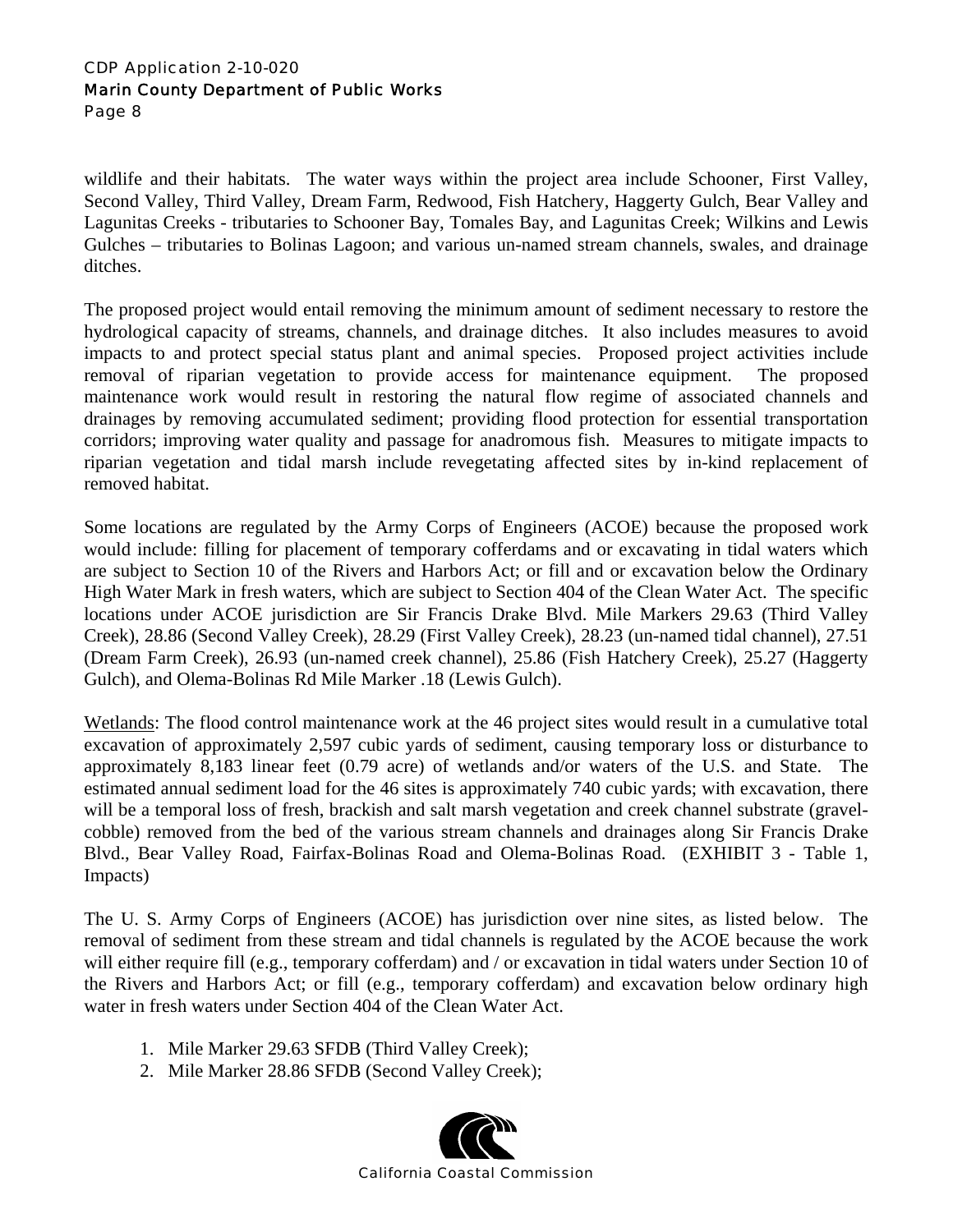- 3. Mile Marker 28.29 SFDB (First Valley Creek);
- 4. Mile Marker 28.23 SFDB (unnamed tidal channel);
- 5. Mile Marker 27.51 SFDB (Dream Farm Creek);
- 6. Mile Marker 26.93 SFDB (unnamed creek channel);
- 7. Mile Marker 25.86 SFDB (Fish Hatchery Creek);
- 8. Mile Marker 25.27 SFDB (Haggerty Gulch Creek); and
- 9. Mile Marker .18 OBR SFDB (Lewis Gulch).

Sediment removal from the location sites listed above as well as the remaining 37 streams, channels and ditches are regulated by the California Coastal Commission under its direct permit jurisdiction or the County of Marin under its Local Coastal Program. All project sites contain waters of the U.S. and State. Additional named waterways within the remaining 37 sites include Schooner Creek (adjacent to Mile Markers 33.58 through 33.06 SFDB), Redwood Creek (adjacent to Mile Marker 27.19 Sir Francis Drake Blvd.), Bear Valley Creek (adjacent to Mile Markers 2.08 and 1.11), and Wilkins Gulch (at Mile Marker 14.64 Fairfax-Bolinas Road). Many of the unnamed channels and ditches are adjacent to or near Schooner Bay, Tomales Bay, Lagunitas Creek and Bolinas Lagoon.

Four sites (Sir Francis Drake Blvd. Mile Marker 28.86 (Second Valley Creek) and downstream of Sir Francis Drake Blvd. Mile Markers 28.29 (First Valley Creek); 28.23 (tidal channel) and 25.27 (Haggerty Gulch Creek) will require excavation in tidal waters/wetlands. The remaining project sites require excavation in fresh waters/wetlands.

Construction activities will require use of temporary cofferdams within seven stream channels, including Third Valley Creek (Mile Marker 29.63), Second Valley Creek (Mile Marker 28.86), First Valley Creek (Mile Marker 28.29), Dream Farm Creek (Mile Marker 27.51), unnamed creek channel (Mile Marker 26.93), Fish Hatchery Creek (Mile Marker 25.86), and Lewis Gulch (Mile Marker 18 OBR). This will result in placement of temporary fill for cofferdams required to de-water these sites during sediment removal activities. The cofferdams will result in approximately 42 cubic yards of temporary fill (EXHIBIT 5 - Table 3, Cofferdam Impacts).

The temporary cofferdams will be installed within the creek/channel bed and remain in place during construction to keep the active work areas de-watered and protect water quality and aquatic species. Creek/channel flows will be diverted around the active construction site to downstream reaches by temporary pumps and pipes. The cofferdams will be constructed with sand bags, gravel bags or equivalent native materials and be secured with plastic sheeting and anchored in place. Water would be pumped from the upstream side of the cofferdam through high-density polyethylene pipe or flexible hose that would run parallel along the top of bank to the downstream outfall. Diversion pipe outlets would be placed on hard surfaces or outfall protection in the form of rock or similar material would be installed to prevent streambed erosion, or pumped water will be discharged to vegetated upland areas adjacent to the work areas via flexible pipe, to prevent streambed erosion/sedimentation. De-watering of the construction site will be done by pumping with screened intakes with mesh size not larger than 1/8 inch to protect fish and other aquatic species. Construction of cofferdams and de-watering will occur according to guidelines from the California Department of Fish and Game and National Marine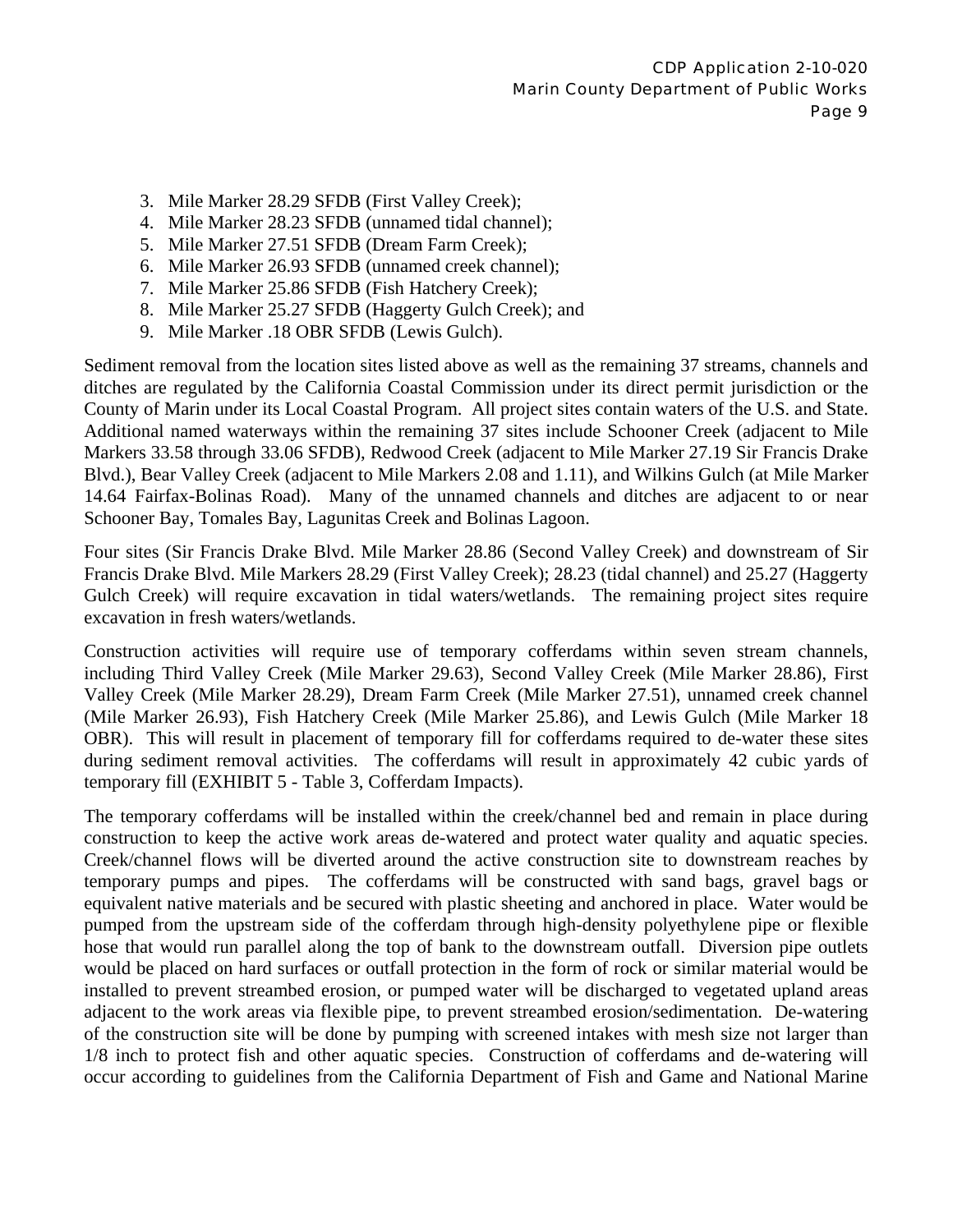Fisheries Service (NMFS 1997 and 2000). All cofferdams, pumps, pipes, sand bags and sheet plastic will be removed from the stream upon project completion. Clean river gravel may be left in the stream, but the cofferdams will be breached to return the stream flow to its natural channel.

Riparian: Staging and operating equipment within the various stream channels and drainages will result in removal of approximately 84 small (diameter 2-12 inches) riparian trees and the need to trim 71 trees (EXHIBIT 4 -Table 2, Riparian Impacts).

Cumulative:Implementation of the entire maintenance program at sites within the Schooner Bay, Tomales Bay and Bolinas Lagoon watersheds will result in excavation of approximately 3,449 cubic yards of sediment which would result in impacts to approximately 9,063 linear feet (0.95 acre) of wetlands and waters of the U.S. and State. The estimated annual sediment load for the entire maintenance program is approximately 946 cubic yards. Staging and operating equipment in the areas covered by the entire maintenance program will result in removal of approximately 96 and trimming of 79 riparian trees (2-12 inches in diameter), primarily small willows and alders. Some of this tree removal is also necessary to reduce the risk of flood damage (i.e., where downed trees block channel flow).

Special Status Species: Special status species are defined as those plant and animal species that are listed as threatened, endangered, or of special concern by the U.S. Fish and Wildlife Service (USFWS), National Marine Fisheries Service (NMFS), or the California Department of Fish and Game (CDFG), including those species proposed for federal or state listing. Implementation of this project has the potential for impacts to special-status species, including California black rail, California clapper rail, California red-legged frog, Coho salmon, and steelhead trout. Some temporary disruption of upstream and downstream habitat in the lagoon could occur if the project were proposed when flows are present in the streambeds.

Methods and Equipment: A small (6-foot wide by 4-foot high) dozer, for example, will be placed in the downstream channels at Sir Francis Drake Blvd. Mile Markers 28.86 and 28.29, and Olema-Bolinas Road Mile Marker .18, to facilitate removal of sediment from the bottom of the channels. The sediment will be pushed up to upland staging areas (located at the road and top of bank) where it will then be removed for off-site disposal. The following is a list of the equipment to be used, as specified by site.

- 1. MM 29.63 SFDB (excavator at top of upland bank and road);
- 2. MM 28.86 SFDB (dozer to push material to culvert/bridge; excavator at road);
- 3. MM 28.29 SFDB (dozer in creek and excavator at top of upland bank and road);
- 4. MM 28.23 SFDB (excavator at top of upland bank);
- 5. MM 27.51 SFDB (excavator at top of upland bank);
- 6. MM 26.93 (excavator at top of upland bank and road);
- 7. MM 25.86 SFDB (excavator at top of upland bank and road);
- 8. MM 25.27 SFDB (excavator at road); and

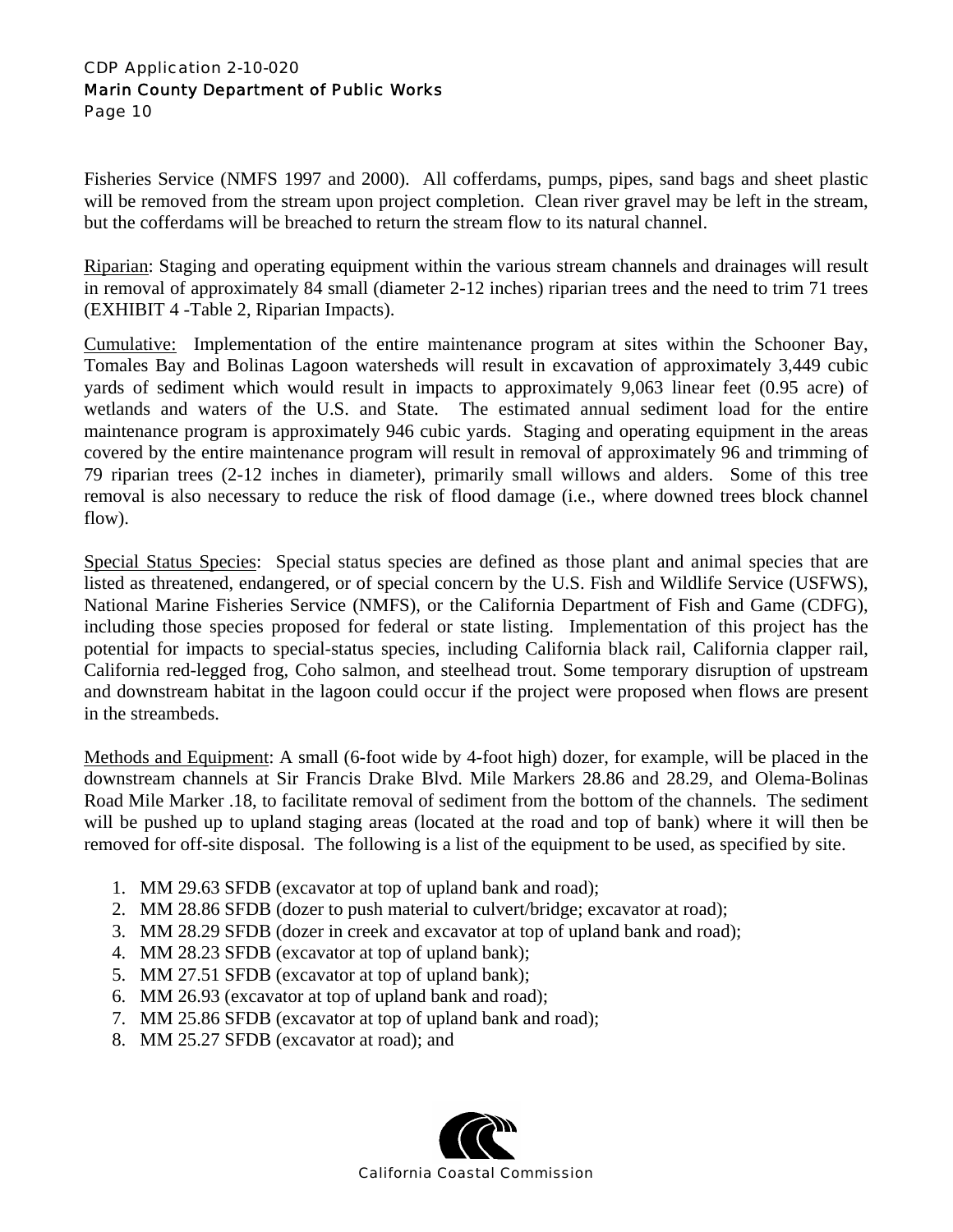- 9. MM .18 OBR (dozer in creek and excavator at top of upland and small wetland (i.e., about 200 square feet) bank and road). Use of dozer in creek will minimize the loss of riparian vegetation that would otherwise be impacted along the linear creek bank.
- 10. An excavator will dig out accumulated sediment from the upstream and downstream drainage ditches and channels at the remaining 37 project sites. All equipment will be operated from the road or top of upland banks.

Staging: The maintenance work will be conducted from designated staging areas, as detailed below, and shown on the project plan aerial/mapping, dated March 2010. Staging locations, in the interim, will remain in their existing condition. Equipment and other project materials will be stored at the County of Marin's Nicasio Corporation Yard until construction activities are initiated for each site.

- 1. MM 29.63 SFDB: Upland staging areas will be located at the paved road for upstream work and along the top of the dirt creek bank for downstream work;
- 2. MM 28.86 SFDB: Upland staging areas will be located at the paved road for upstream and downstream work. Dozer to be placed in downstream channel will push material to the downstream culvert/bridge.
- 3. MM 28.29 SFDB: Upland staging areas will be located at the paved road for upstream and downstream work. Dozer in downstream channel will push material to culvert and along channel where excavator will remove it from the road or top of bank.
- 4. MM 28.23 SFDB: Upland staging area will be located along the filled area above the downstream channel bank.
- 5. MM 27.51 SFDB: Upland staging area will be located along the top of the downstream dirt bank.
- 6. MM 26.93 SFDB: Upland staging area will be located at the paved road for upstream work and along the top of dirt creek bank for downstream work.
- 7. MM 25.86 SFDB: Upland staging areas will be located at the paved road for upstream work and along the top of the dirt creek bank for downstream work.
- 8. MM 25.27 SFDB: Upland staging areas will be located at the paved road for upstream and downstream work.
- 9. MM .18 OBR: Upland staging areas will be located along paved road for upstream work and along paved road and approximately 200 square-foot wetland area at top of creek bank (SA 3) adjacent to culvert for downstream work.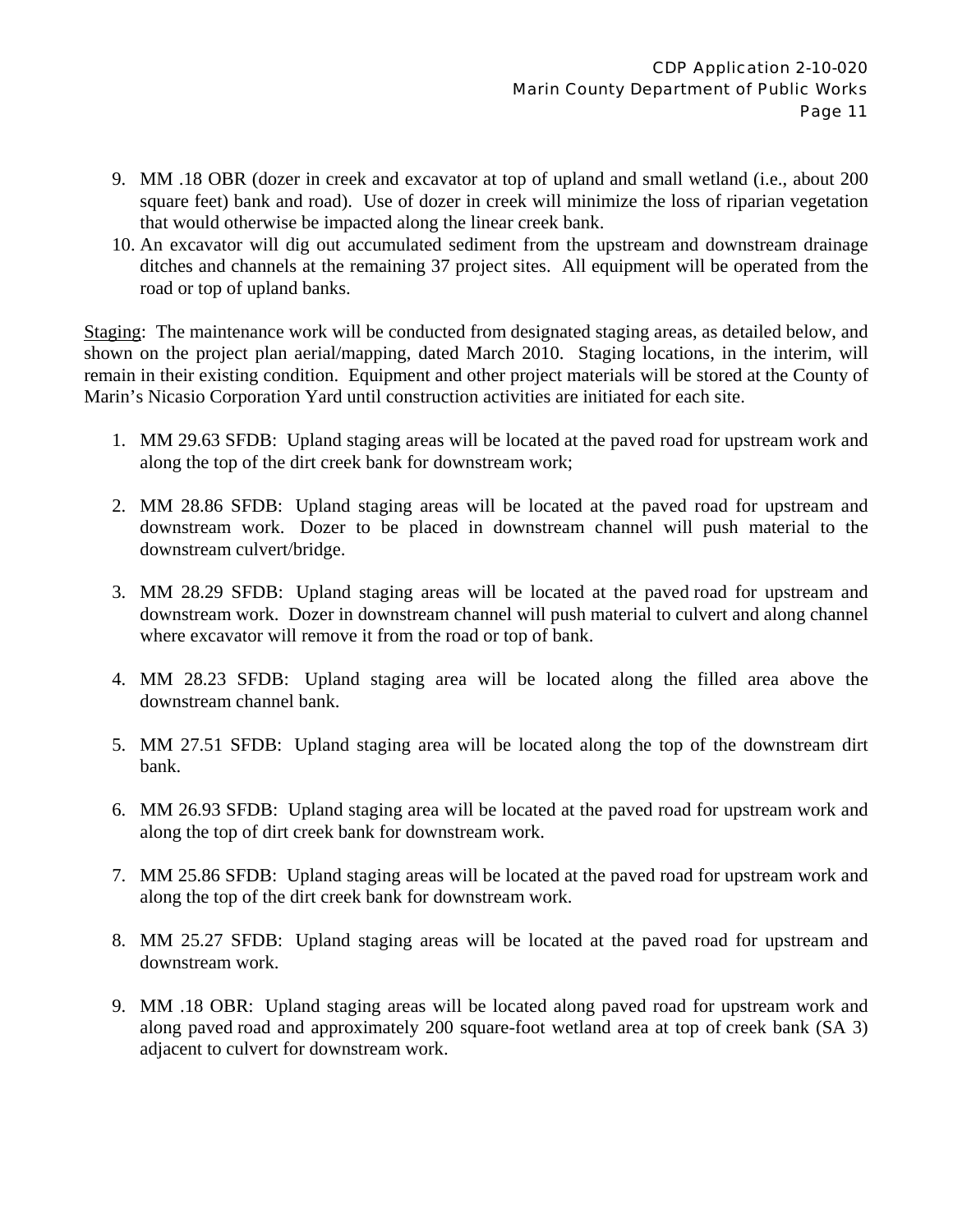<u>.</u>

10. Other Sites**:** Upland staging areas will be located at the paved road or road right-of-way (top of dirt bank) for upstream and downstream work.

Dewatering: Temporary Cofferdams will be placed at nine project sites to dewater the area during sediment removal. (EXHIBIT 5, TABLE 3, Cofferdam Impacts)

Sediment/debris Disposal: All excavated sediment will be removed to an upland site (Nicasio Corporation Yard or other upland disposal site).

Timeframe and Schedule: The proposed flood control maintenance project would be implemented over a six-year period. Maintenance activities would be conducted during a specific work window, between June 15 and October 15 (summer dry season), in order to minimize potential impacts to salmonids and other aquatic resources. The frequency of culvert maintenance work will be phased over time. The highest priority areas would be done first; future maintenance of project areas will be done on an asneeded basis, approximately every two to five years. (See EXHIBIT 3 - Table 1, for frequency of cleaning at each site and EXHIBIT 6 - Table 4, for the projected year for maintenance at each site.

Project-Incorporated Mitigation Measures: The DPW will emphasize avoidance of adverse impacts to biological resources and listed species through the use of general and specific measures to protect coastal biological resources.<sup>1</sup> These measures range from creek protection, timing the projects when they will have the least impacts, minimizing disturbance to plant and animal life, care of special-status species (including use of a qualified biologist/endangered species coordinator to perform preconstruction surveys and rescue/relocation of sensitive species), and construction crew training and education. The qualified biologist/endangered species coordinator will be on site to implement any needed conservation measures for special-status species during and following project construction (including de-watering).

All maintenance work would be conducted during the summer dry season (June 15 to October 15) to minimize impacts to anadromous fish/salmonids and other aquatic resources. The excavation work to be conducted in tidal waters at Sir Francis Drake blvd. Mile Markers 28.86, 28.29, 28.23 and 25.27 will be done at low tide.

All appropriate Best Management Practices (BMPs) will be implemented, including conducting the work from the road whenever possible, minimizing loss of native vegetation, minimizing sediment disturbance and suspension within the water column, and taking all excavated material to an upland disposal site. Sediment/erosion controls will be used to keep excess soil from washing or blowing away during removal, transport and storage. These controls include sediment traps, silt fences, turbidity curtains, hay bales, hydro-seeding using a native mix, and use of straw mulch, as necessary. These BMPs are listed in the Bay Area Storm Water Management Agencies Association (BASMAA) Flood Control Facility Maintenance Best Management Practices (BMP) Manual (EOA, Inc. 2000) and

<sup>1</sup> Department of Public Works, *Supplemental Biological Assessment, Maintenance of 47 Culverts/Drainages, West Marin County, California, (Summarizes and Updates Sycamore 2004),* March 2010.

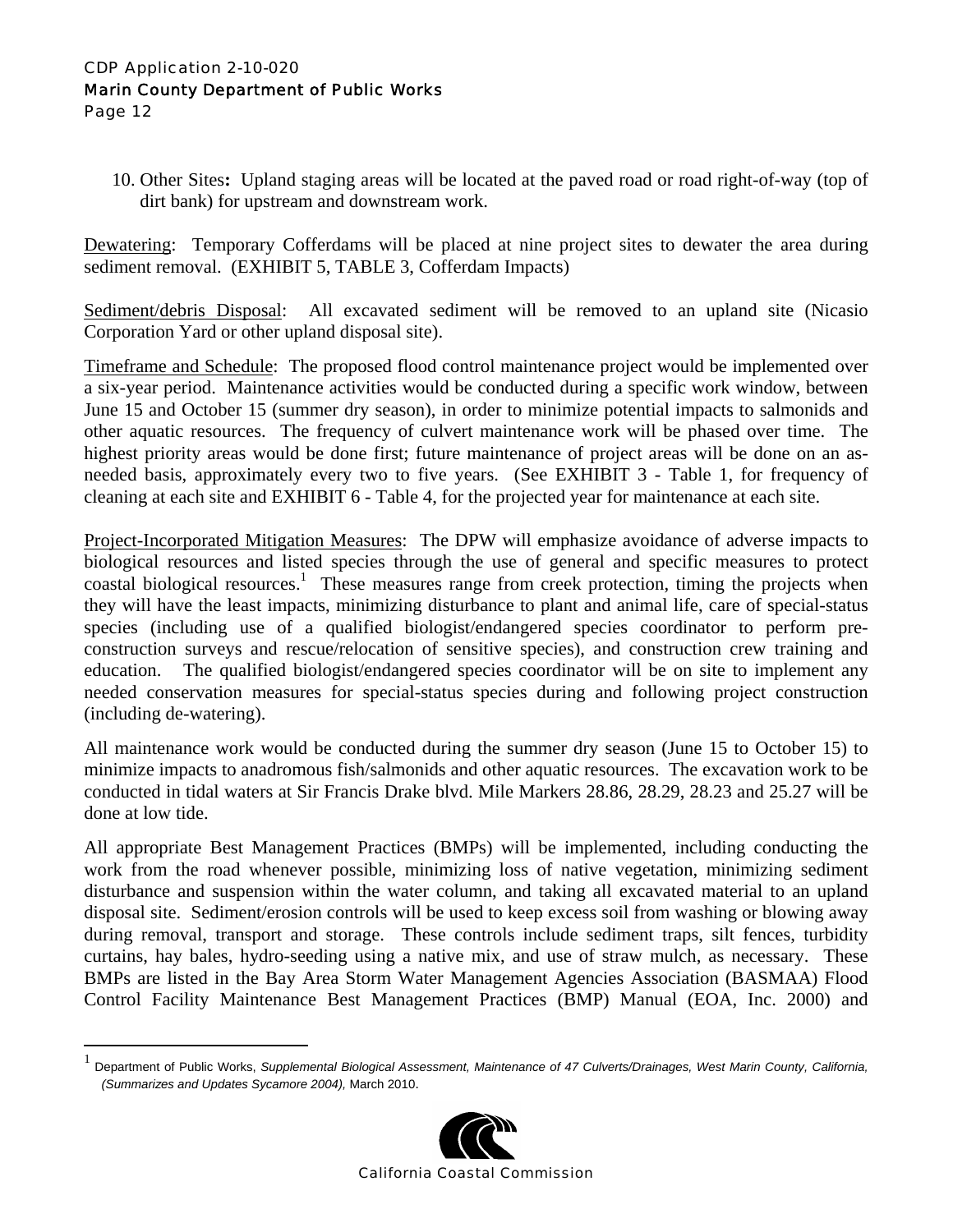FishNet4C Guidelines for Protecting Aquatic Habitat and Salmon Fisheries for County Road Maintenance (FishNet4C 2004), adopted by the County of Marin.

Implementation of these projects would improve water quality and salmonid habitat at many sites by minimizing road-related sediment delivery to the creek channels and removing barriers to fish passage at sites with sediment-clogged culverts. The sediment removal will result in a temporal loss of coastal fresh, brackish and salt marsh vegetation removed from the creek channels and related drainages. This vegetation will re-establish naturally. Therefore, no compensatory mitigation for temporal loss of freshwater wetland vegetation is included for the proposed maintenance program. DPW, however, will plant approximately 15 gum plants (*Grindelia stricta*) within the upper tidal marsh zone on the north bank of the tidal channel to mitigate the loss of approximately 400 square feet of tidal marsh vegetation that would be removed at Sir Francis Drake Blvd. Mile Marker 28.23. DPW will also monitor the site post-project to assure that the tidal wetlands re-establish within approximately two years. To minimize the loss of riparian habitat, DPW will revegetate project sites containing native riparian trees (e.g., arroyo willow and red alder) by providing in-kind replacement of removed riparian trees over six inches in trunk diameter at breast height or multi-trunked species with an aggregate diameter over ten inches, using native willow cuttings, at a 3:1 replacement ratio.

# 2. Coastal Development Permit Determination

## A. Marine Environment and Land Resources

## 1. Coastal Act Policies

#### Section 30236

Coastal Act Section 30236 of the Coastal Act limits when a stream or river can be altered. It states:

*Channelizations, dams, or other substantial alterations of rivers and streams shall incorporate the best mitigation measures feasible, and be limited to (l) necessary water supply projects, (2) flood control projects where no other method for protecting existing structures in the floodplain is feasible and where such protection is necessary for public safety or to protect existing development, or (3) developments where the primary function is the improvement of fish and wildlife habitat*. [Emphases added.]

#### Section 30230

Coastal Act Section 30230 requires that marine resources be maintained, enhanced and restored. New development must not interfere with the biological productivity of coastal waters or the continuance of healthy populations of marine species: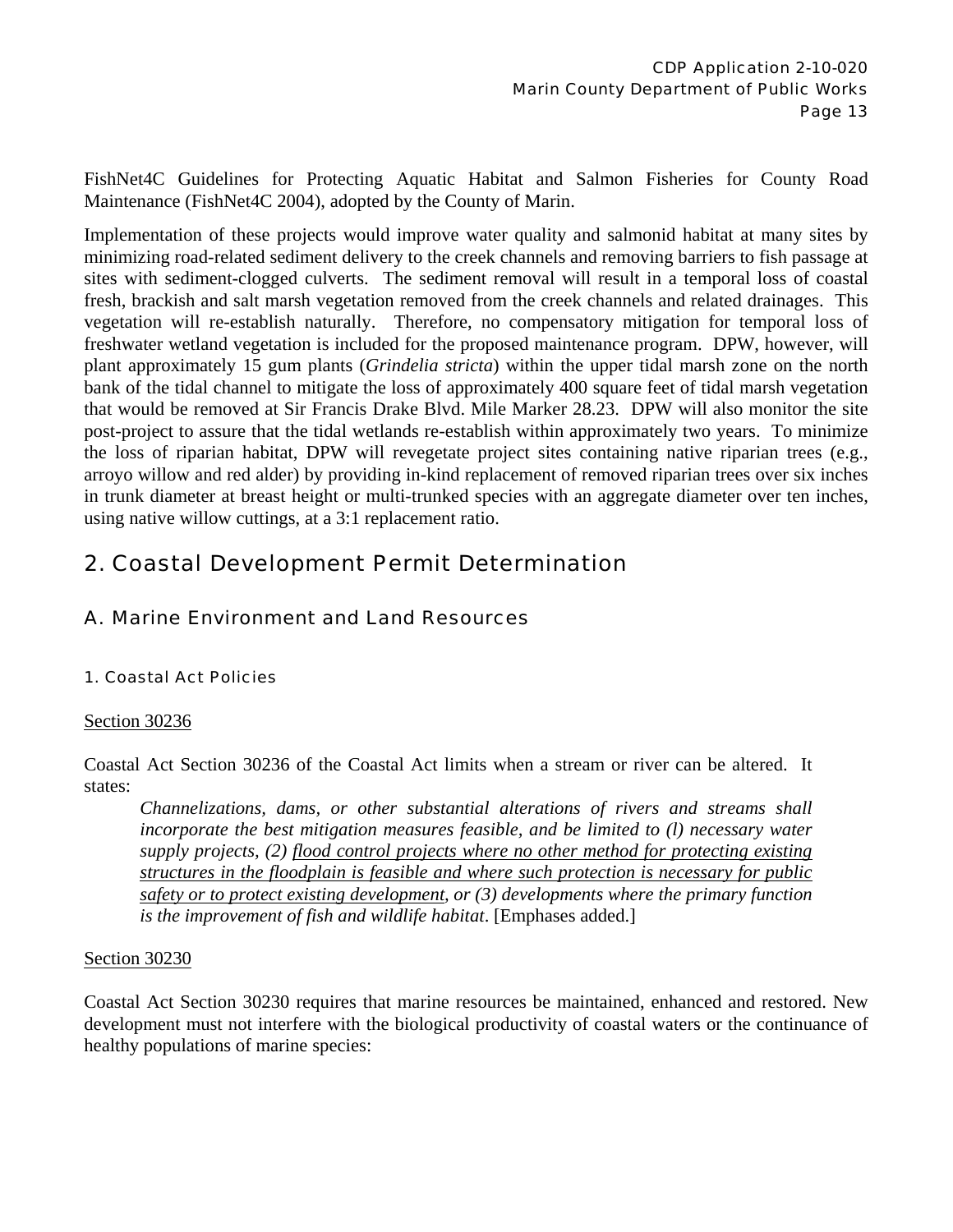*Marine resources shall be maintained, enhanced, and where feasible, restored. Special protection shall be given to areas and species of special biological or economic significance. Uses of the marine environment shall be carried out in a manner that will sustain the biological productivity of coastal waters and that will maintain healthy populations of all species of marine organisms adequate for long-term commercial, recreational, scientific, and educational purposes.* 

#### Section 30231

Coastal Act Section 30231 requires that the productivity of coastal waters necessary for the continuance of healthy populations of marine species shall be maintained and restored by minimizing waste water discharges and entrainment and controlling runoff. Coastal Act Section 30231 states:

*The biological productivity and the quality of coastal waters, streams, wetlands, estuaries, and*  lakes appropriate to maintain optimum populations of marine organisms and for the protection *of human health shall be maintained and, where feasible, restored through among other means, minimizing adverse effects of waste water discharged and entrainment, controlling runoff, preventing depletion of ground water supplies and substantial interference with surface water flow, encouraging waster water reclamation, maintaining natural vegetation buffer areas that protect riparian habitats, and minimizing alteration of natural streams.* 

#### Section 30233

Coastal Act Section 30233 allows fill of open coastal waters, wetlands, estuaries, and lakes where there is no feasible less environmentally damaging alternative, and where feasible mitigation measures have been provided to minimize adverse environmental effects. It states in relevant part:

*(a) The diking, filling, or dredging of open coastal waters, wetlands, estuaries, and lakes shall be permitted in accordance with other applicable provisions of this division, where there is no feasible less environmentally damaging alternative, and where feasible mitigation measures have been provided to minimize adverse environmental effects, and shall be limited to the following: …* 

*(5) Incidental public service purposes, including but not limited to, burying cables and pipes or inspection of piers and maintenance of existing intake and outfall lines.* 

*(b) Dredging and spoils disposal shall be planned and carried out to avoid significant disruption to marine and wildlife habitats and water circulation. …* 

*(c) In addition to the other provisions of this section, diking, filling, or dredging in existing estuaries and wetlands shall maintain or enhance the functional capacity of the wetland or estuary. Any alteration of coastal wetlands identified by the Department of Fish and Game,* 

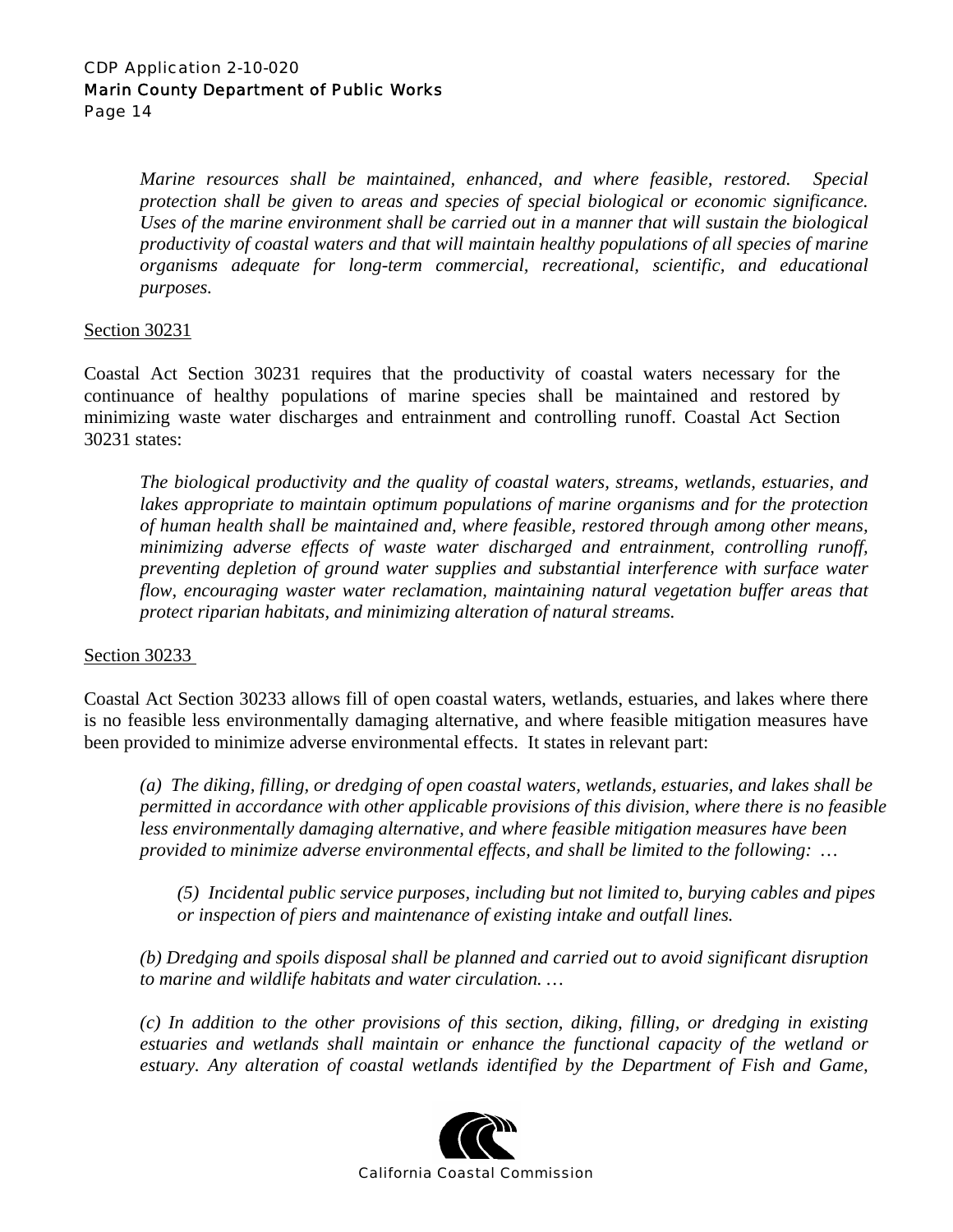*including, but not limited to, the 19 coastal wetlands identified in its report entitled, "Acquisition Priorities for the Coastal Wetlands of California", shall be limited to very minor incidental public facilities, restorative measures, nature study, commercial fishing facilities in Bodega Bay, and development in already developed parts of south San Diego Bay, if otherwise in accordance with this division.* 

*(d) Erosion control and flood control facilities constructed on watercourses can impede the movement of sediment and nutrients that would otherwise be carried by storm runoff into coastal waters. To facilitate the continued delivery of these sediments to the littoral zone, whenever feasible, the material removed from these facilities may be placed at appropriate points on the shoreline in accordance with other applicable provisions of this division, where feasible mitigation measures have been provided to minimize adverse environmental effects. Aspects that shall be considered before issuing a coastal development permit for these purposes are the method of placement, time of year of placement, and sensitivity of the placement area.* 

#### Section 30240

Coastal Act Section 30240 states:

*(a) Environmentally sensitive habitat areas shall be protected against any significant disruption of habitat values, and only uses dependent on those resources shall be allowed within those areas.* 

*(b) Development in areas adjacent to environmentally sensitive habitat areas and parks and*  recreation areas shall be sited and designed to prevent impacts which would significantly *degrade those areas, and shall be compatible with the continuance of those habitat and recreation areas* 

#### 2. Analysis as Water Supply and Flood Control Project

Permissible Uses for Channelization and Substantial alteration of Streams

Any proposed channelization or other substantial alteration of a river or stream may only be allowed for three purposes enumerated in Section 30236, including "flood control projects where no other method for protecting existing structures in the floodplain is feasible and where such protection is necessary for public safety or to protect existing development."

The proposed development involves dredging of creek channels as a flood control maintenance project. The primary objective of the development is increase natural flow in the creek and drainage ditch channels in order to avoid flood damage, traffic accidents and road closures along Sir Francis Drake Blvd., Bear Valley Road, and Fairfax-Bolinas Road.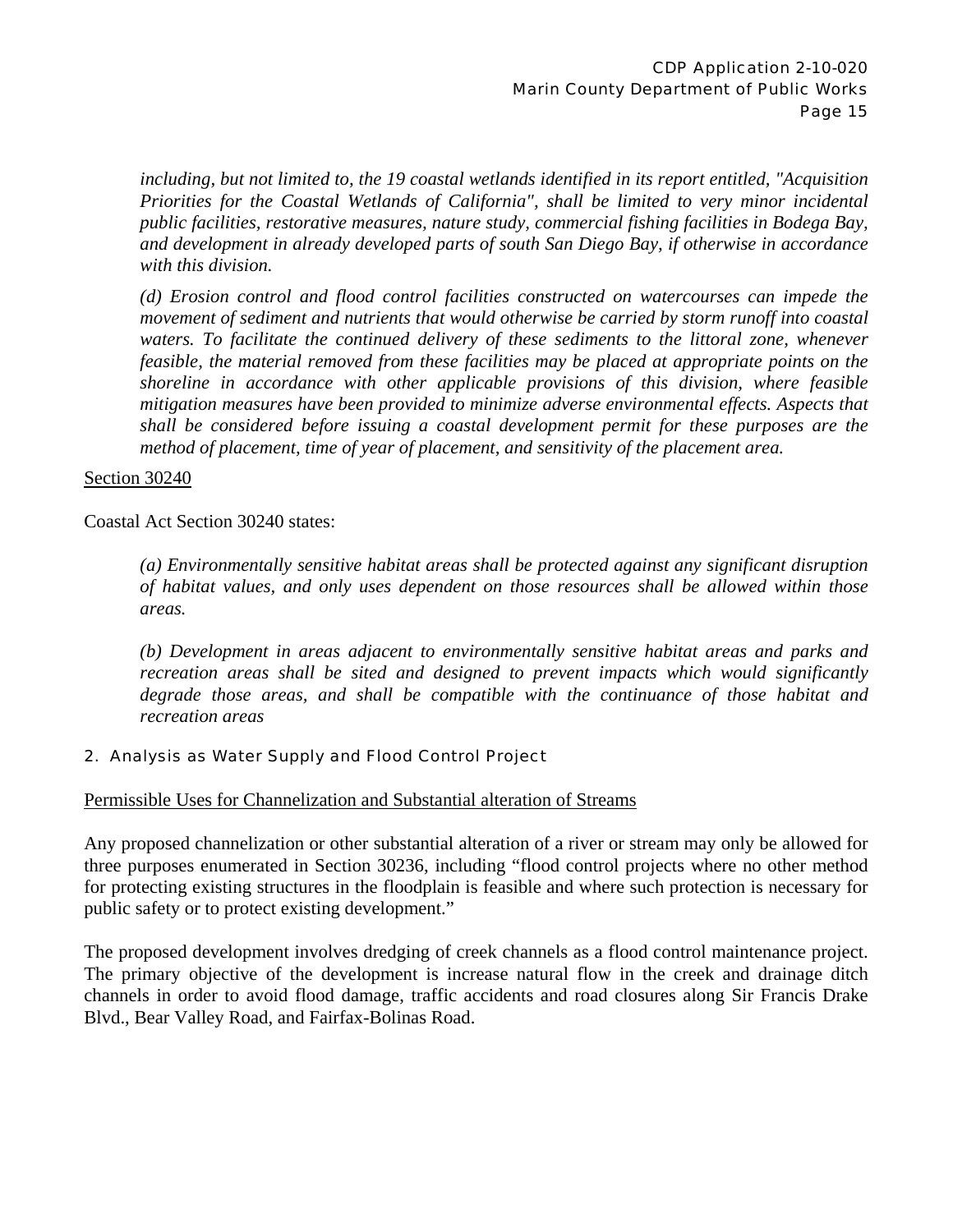The streambed alteration associated with the proposed flood channel maintenance program is therefore, allowable pursuant to Section 30236(2) of the Coastal Act provided: (a) there is no other feasible method for protecting existing structures in the floodplain; and (b) such protection is necessary for public safety or to protect existing development.

#### Feasible Methods for Protecting Floodplain Structures

An alternatives analysis considers "No Project" and raising the existing roadbeds as alternatives to sediment removal. Raising the roadbed to avoid flooding impacts would most likely cause adverse environmental impacts as compared to the proposed maintenance work.

Construction to raise/elevate the roadbed would severely disrupt traffic on busy Sir Frances Drake Blvd., which is a major means of accessing the coast. It could also cause adverse environmental impacts such as leaching of asphalt constituents into adjacent channels and wetlands, exposing aquatic species to harmful pollutants and adversely impacting water quality. Elevating the roadbed would also simply force floodwaters into other areas, exacerbating the existing situation. The portion of the project site along Sir Francis Drake Blvd. Mile Markers 33.58 to Olema-Bolinas Road Mile Marker 1.61, additionally, would be infeasible to elevate the road due to physical constraints and financial limitations<sup>2</sup>.

The "No Project" alternative is not less damaging to the proposed development/maintenance work because flooding would continue to occur, threatening the existing development and public safety.

There would not be the benefit of improved water quality or the removed barriers to fish passage from either of these alternatives.

The Commission finds no other feasible, less environmentally damaging measures exist for protecting structures in the floodplain.

#### Necessity of Project for Public Safety and to Protect Existing Structures

The streams, channels, and drainages will continue to accumulate sediment transported from the surrounding hillsides and become progressively more blocked, further reducing the hydraulic function and capacity of the channels, and increasing the risk of flooding, and damage to roads and property in the area, without the proposed on-going maintenance work (to remove accumulated sediment and vegetation).

DPW road maintenance staff, for example, had to perform emergency removal of sediment in 2006 at many of the sites covered by this permit application. This previous work was required due to the inundation of roads caused by storm damage that was declared a state of emergency by the Governor of

 2 Marin County Department of Public Works, Alternatives Analysis for Maintenance Cleaning of Sediment from 46 Culverts and Drainages in West Marin County California, May 7, 2010

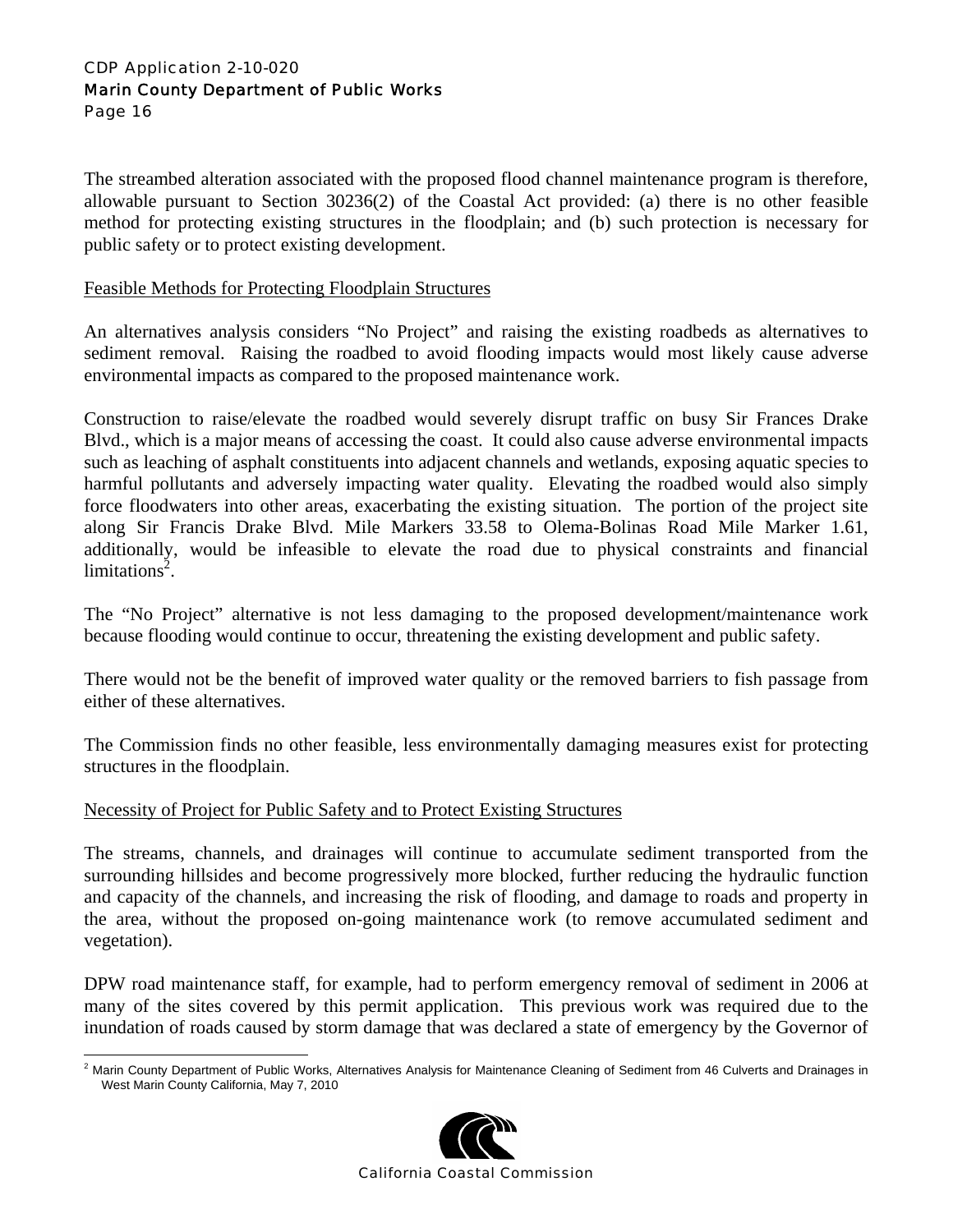the State of California on January 3, 2006 and by the President as a Federal disaster. It will ensure a proactive approach to maintenance cleaning of the culverts and drainages rather than delaying it to the future when it would be necessary on an emergency basis, which could result in greater impacts to natural resources and pose a risk to public safety under flood conditions.

The proposed project, as detailed above in the "Project Description", includes temporary placement of fill in coastal stream/channels. The controlling policy for this project is Section 30236. However, to the extent Section 30233 applies, it allows for approval of fill within the marine environment for limited uses, provided that the proposed development/activity is the least environmentally damaging alternative and all feasible mitigation measures have been applied to minimize adverse impact to the marine environment. The fill required by the project is allowed as an incidental public service. Temporary cofferdams will be placed at nine project sites to dewater the respective areas during sediment removal. They will function to reduce sediment in the water during the work, thus minimizing water quality impacts. All appropriate Best Management Practices (BMPs) will be implemented, including conducting the work from the road whenever possible, minimizing sediment disturbance and suspension within the water column, and taking all excavated material to an upland disposal site (Nicasio Corporation Yard). Sediment/erosion controls will be used to keep excess soil from washing or blowing away during removal, transport and storage. These include erosion controls such as sediment traps, silt fences, turbidity curtains, hay bales, hydro-seeding using a native mix, and use of straw mulch, as necessary. These practices are consistent with Section 30233 of the Coastal Act.

The Commission finds that the protection to the project area that would be provided by the flood control maintenance work is necessary for public safety and the protection of existing development. This work is consistent with Coastal Act Section 30236. The method of repair is the least environmentally damaging and will result in protection of the existing roadways from flooding.

#### 3. Analysis Biological Resources

The proposed development sites are located in West Marin County in areas adjacent to Tomales Bay, Bolinas Lagoon, and Schooner Bay; and include several creeks, channels, and drainage ditches. Bolinas Lagoon and Tomales bay are within the Gulf of the Farallones National Marine Sanctuary, which is one of four national marine sanctuaries in California and one of thirteen in the nation. The Sanctuary was designated in 1981 to protect and manage the 1,255 square miles encompassing the Gulf of the Farallones, Bodega Bay, Tomales Bay, Drakes Bay, Bolinas Bay, Estero San Antonio, Estero de Americano, Duxbury Reef, and Bolinas Lagoon.

The lagoon is the only designated "Wetland of International Significance" on the Pacific Flyway as determined by the Convention on Wetlands of International Importance in 1998, and was recognized particularly for its waterfowl habitat. Bolinas Lagoon is part of the Gulf of the Farallones National Marine Sanctuary. It is surrounded by open lands owned by Audubon Canyon Ranch, Point Reyes National Seashore, Golden Gate National Recreation Area, and Mount Tamalpais State Park, as well as small residential and agricultural areas in the towns of Stinson Beach and Bolinas. The Bolinas Lagoon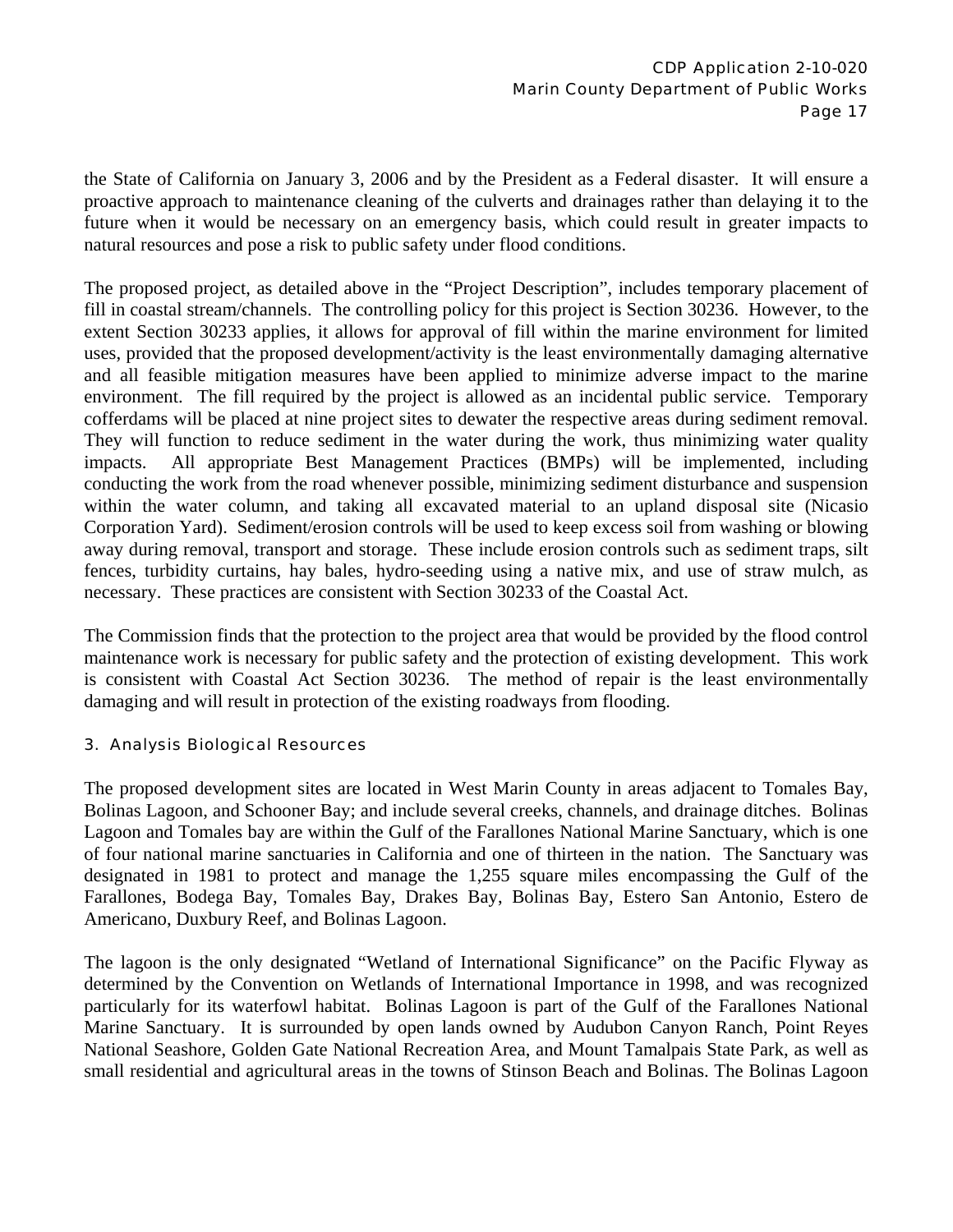is approximately 2.2-square-miles (1,400 acres) watershed surrounding Bolinas Lagoon is 16.7 square miles (three miles in wide and nine miles long). $3$ 

The Lagoon contains sub-tidal channels, intertidal mudflats, islands, and emergent salt marsh. In 1998, estimates of estuarine habitat in the lagoon indicated that there were some 238 acres of upland habitat, 849 acres of intertidal habitat, and 213 acres of sub-tidal habitat. Sub-tidal habitat comprised of phytoplankton and benthic diatoms supports a highly productive community in the lagoon. These organisms provide the base of the sub-tidal food chain. Ghost shrimp *(Calianasa californiensis)* are commonly found in the sandy substrata within the Lagoon. Primary consumer fish species include topsmelt *(Atherinops affinis)*, Pacific herring *(Clupea harengus pallasi)*, and Northern anchovy *(Engraulis mordax)*. 4

Tomales Bay is a 6,800-acre estuary located on the central California coast approximately 40 miles northwest of San Francisco. It is twelve miles long and relatively shallow, occupying the seaward end of a rift valley created by San Andreas Fault. The Tomales Bay watershed occupies an area of approximately 219 square miles  $(140,000 \text{ acres}, 142 \text{ perimeter miles})$ .

Tomales Bay is a significant biological community that supports a diversity of habitats, including; eelgrass beds, intertidal sand and mud flats, and salt and freshwater marshes. Large sub-tidal meadows of eelgrass grow in the northern half of Tomales Bay between Pelican Point and Tom's Point where temperatures, salinities, and tidal exchange resemble those in the Pacific. Thousands of species of birds, invertebrates and plants, and numerous threatened and endangered species inhabit the watershed, such as brown pelicans, Coho salmon, steelhead trout, red-legged frogs, western snowy plover, northern spotted owl, tidewater goby, steller sea lions, and the Point Reyes jumping mouse. The watershed is especially important to approximately 20,000 wintering shorebird, seabirds, and water birds, among many other bird species that occur both seasonally and year-round (Kelly, 1998). The waters of the bay are also important to many fish species, including salmon, eels, sturgeon, halibut, endangered Coho salmon, and the commercially important Pacific herring that rely, respectively, on its creeks and extensive eelgrass beds to spawn. Several species of marine mammals have been documented in the bay and there is a resident harbor seal population that breeds there. The seal population ranges between 500 and 800 seals depending on the time of year.<sup>6</sup>

Schooner Bay is located west of Inverness and the northernmost, largest "finger" of Drakes Estero, which is within Point Reyes National Seashore. Water flows from Schooner Creek feed into Schooner Bay, through Drakes Estero, to Drakes Bay and ultimately into the Pacific Ocean. The National Park Service, in a synopsis of Drakes Estero, identifies the natural resource significance of Drakes Estero.

<sup>6</sup> Gulf of the Farallones, National Marine Sanctuary: *Ecosystem Protection* (2010)



 $\overline{a}$ <sup>3</sup> Bolinas Lagoon Ecosystem Restoration Project, Draft Feasibility Study, June 2002

Bolinas Lagoon Management Plan, Marin County Open Space District (1996)

Point Reyes National Seashore Association, *Tomales Bay, Physical Characteristics* (2010)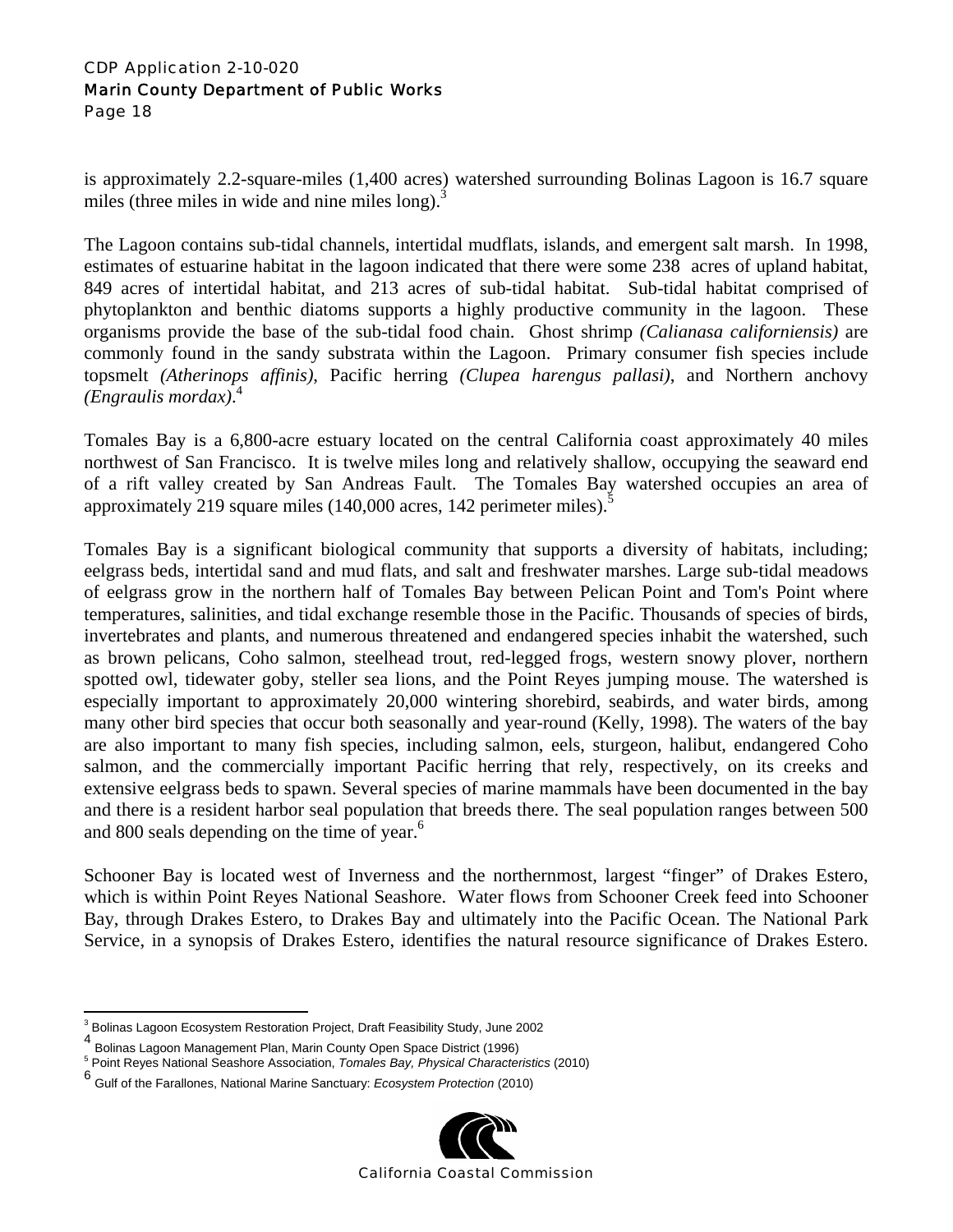Steelhead trout, a federally protected species, has been documented in a tributary to Schooner Bay in the late 1990s and found to spawn in Schooner Bay.<sup>7</sup>

Lagunitas Creek begins on Mt. Tamalpais. This creek and its tributaries feed into Marin Municipal Water District's reservoirs. Downstream of the reservoirs, the creek is a spawning and rearing ground for Coho salmon and steelhead trout.<sup>8</sup> The creek is also habitat for California freshwater shrimp, a Federal and State Listed Endangered Species (USFWS 1998). The U.S. Fish and Wildlife Service's 2005 recovery plan for the tidewater goby identifies Lagunitas Creek as being is located within the Greater Bay Area Recovery Unit, Sub-Unit GB-3 Lagunitas Creek (USFWS 2005) and designates it as critical habitat for the tidewater goby (USDOI 2008*a*). Surveys of the project sites for the maintenance cleaning, however, indicate that they do not contain suitable habitat for either of these species<sup>9</sup>.

Vegetation communities at the project sites include coastal freshwater marsh, north coast riparian scrub/forest, northern coastal salt marsh, and ruderal vegetation. These habitats support the following special-status species: California black rail, California clapper rail, California red-legged frog, Coho salmon, and steelhead trout. As indicated in the U.S. Fish and Wildlife Services' 2002 recovery plan for the California red-legged frog (CRF), the project area is located within the Point Reyes Peninsula Core Area for the CRF (USFWS 2002). The project area also includes designated and proposed critical habitat for the CRF (USDOI 2006 and 2008*b*, respectively). Tomales Bay, Lagunitas Creek and Bolinas Lagoon support Coho salmon and steelhead trout. Schooner Creek, Second Valley Creek, First Valley Creek, Dream Farm Creek, Redwood Creek, Fish Hatchery Creek and Wilkins Gulch support steelhead trout (COM 2004 and 2006). Marin County Department of Public Works staff has observed steelhead trout within Lewis Gulch near downstream tidal marsh habitat. Third Valley Creek also supports steelhead trout.

Implementation of this maintenance program will have a net beneficial impact to the creeks and channels within the Schooner Bay, Tomales Bay and Bolinas Lagoon watersheds by minimizing roadrelated sediment transport to, and erosion of, these waterways. Water quality will be improved and the impacts to coastal/marine resources will be reduced. The maintenance program will protect these watersheds by reducing siltation of channels and drainages and removing existing silt barriers to fish passage. It will also restore normal drainage patterns, ecological functionality, hydraulic capacity and geomorphic conditions of the lagoon, stream channels and creeks.

Section 30230 states that marine resources, especially those areas and species of special biological significance, shall be maintained and where possible enhanced. Section 30231 protects the biological productivity and the quality of coastal waters, and wetlands. Section 30240 states, additionally, that Environmentally Sensitive Habitat areas shall be protected against any significant disruption of habitat

1

<sup>7</sup> National Park Service, Park News, Point Reyes National Seashore, *Drakes Estero a Sheltered Wilderness Estuary (*2010)

<sup>8</sup> Marin Municipal Water District, 2010

<sup>9</sup> Department of Public works, *Supplemental Biological Assessment, Maintenance of 47 Culverts/Drainages, West Marin County, California, (Summarizes and Updates Sycamore 2004)* March 2010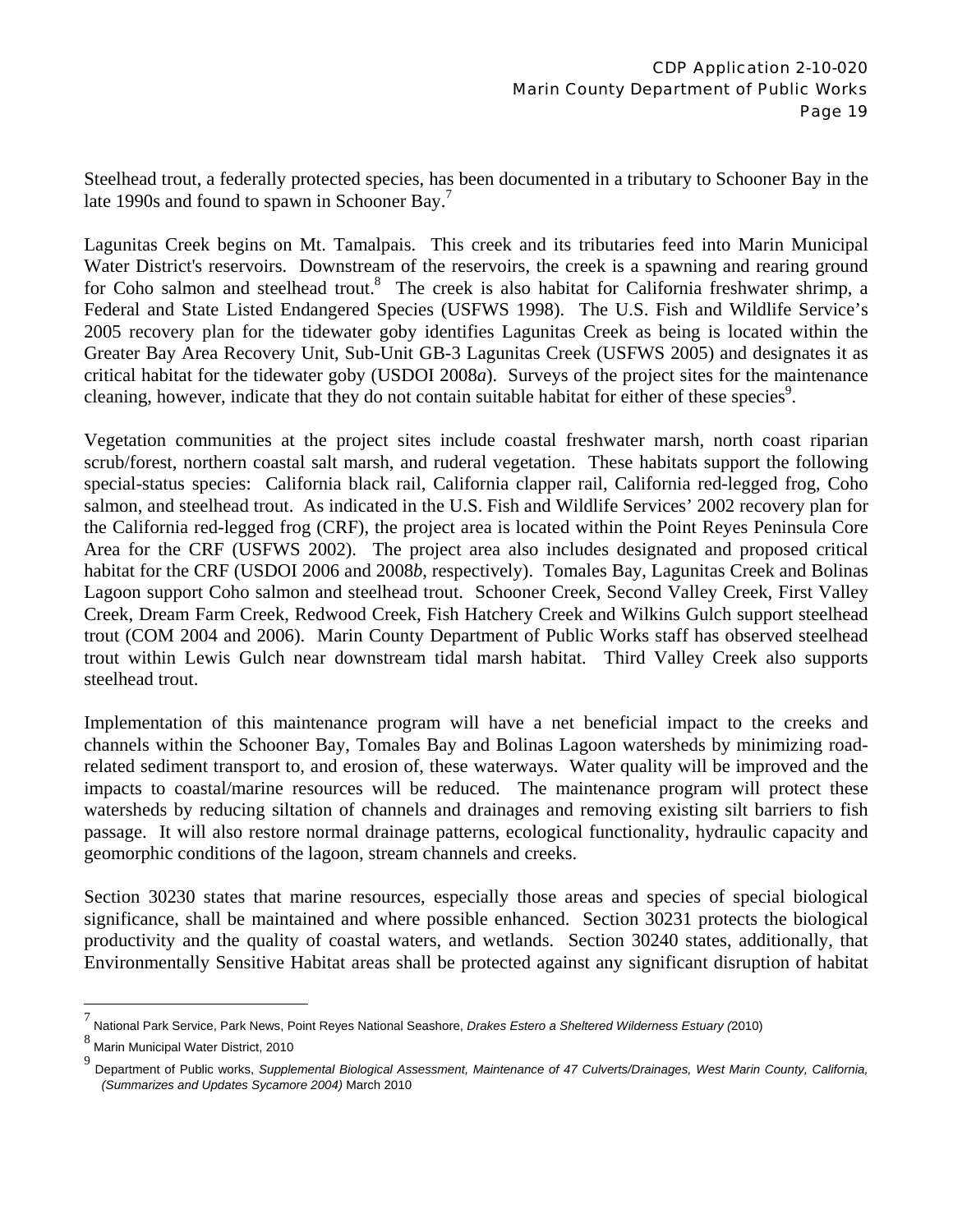values, and only uses dependent on those resources shall be allowed within those areas. To the extent the project involves non-resource dependent activities; Section 30236 is controlling and authorizes this flood control project. Other aspects of the project will result in habitat restoration, which is a resourcedependent use consistent with Section 30240.

The DPW will emphasize avoidance of adverse impacts to biological resources and listed species through the use of general and specific measures to protect coastal biological resources.<sup>10</sup> These measures range from creek protection, timing the projects when they will have the least impacts, minimizing disturbance to plant and animal life, care of special-status species (including use of a qualified biologist/endangered species coordinator to perform pre-construction surveys and rescue/relocation of sensitive species), and construction crew training and education. The qualified biologist/endangered species coordinator will be on site to implement any needed conservation measures for special-status species during and following project construction (including de-watering).

The maintenance methods would entail using a small (6-foot wide by 4-foot high) dozer and excavator to remove sediment and debris. A small dozer, for example will be placed in the channels at Sir Francis Drake Blvd. Mile Markers 29.63, 28.86, 28.29, 28.23, 27.51, 26.93, 25.86, 25.27; and Olema-Bolinas Road Mile Marker .18, to facilitate removal of sediment from the bottom of the channels. The sediment would be pushed up to upland staging areas (located at the road and top of bank) where it will then be removed for off-site disposal. While the work at the remaining 37 sites would be conducted from the road or top of upland banks. Equipment will be staged in designated upland locations.

All maintenance work would be conducted during the summer dry season (June 15 to October 15) to minimize impacts to anadromous fish/salmonids and other aquatic resources. The excavation work to be conducted in tidal waters at Sir Francis Drake blvd. Mile Markers 28.86, 28.29, 28.23 and 25.27 will be done at low tide.

Marine resources must be protected and restored as required by Coastal Act Section 30230. The habitat values of Environmentally Sensitive Habitats such as Bolinas Lagoon and Tomales Bay must also be protected pursuant to Section 30240. This approval incorporates **Special Condition Nos. 1, 2, and 3** thus ensuring the protection of biological resources and sensitive habitats. The Commission finds that the proposed maintenance and flood control project, as conditioned, will prevent impacts that would significantly degrade coastal resources, and will be compatible with the continuance of the habitat for species of special concern. It is consistent with Sections, 30230, 30231, and 30240 of the Coastal Act.

#### 4. Analysis Water Quality

 $\overline{a}$ 

Temporary Cofferdams will be placed at nine project sites to dewater the respective areas during sediment removal. All appropriate Best Management Practices (BMPs) will be implemented, including

<sup>10</sup> Department of Public Works, *Supplemental Biological Assessment, Maintenance of 47 Culverts/Drainages, West Marin County, California, (Summarizes and Updates Sycamore 2004),* March 2010.

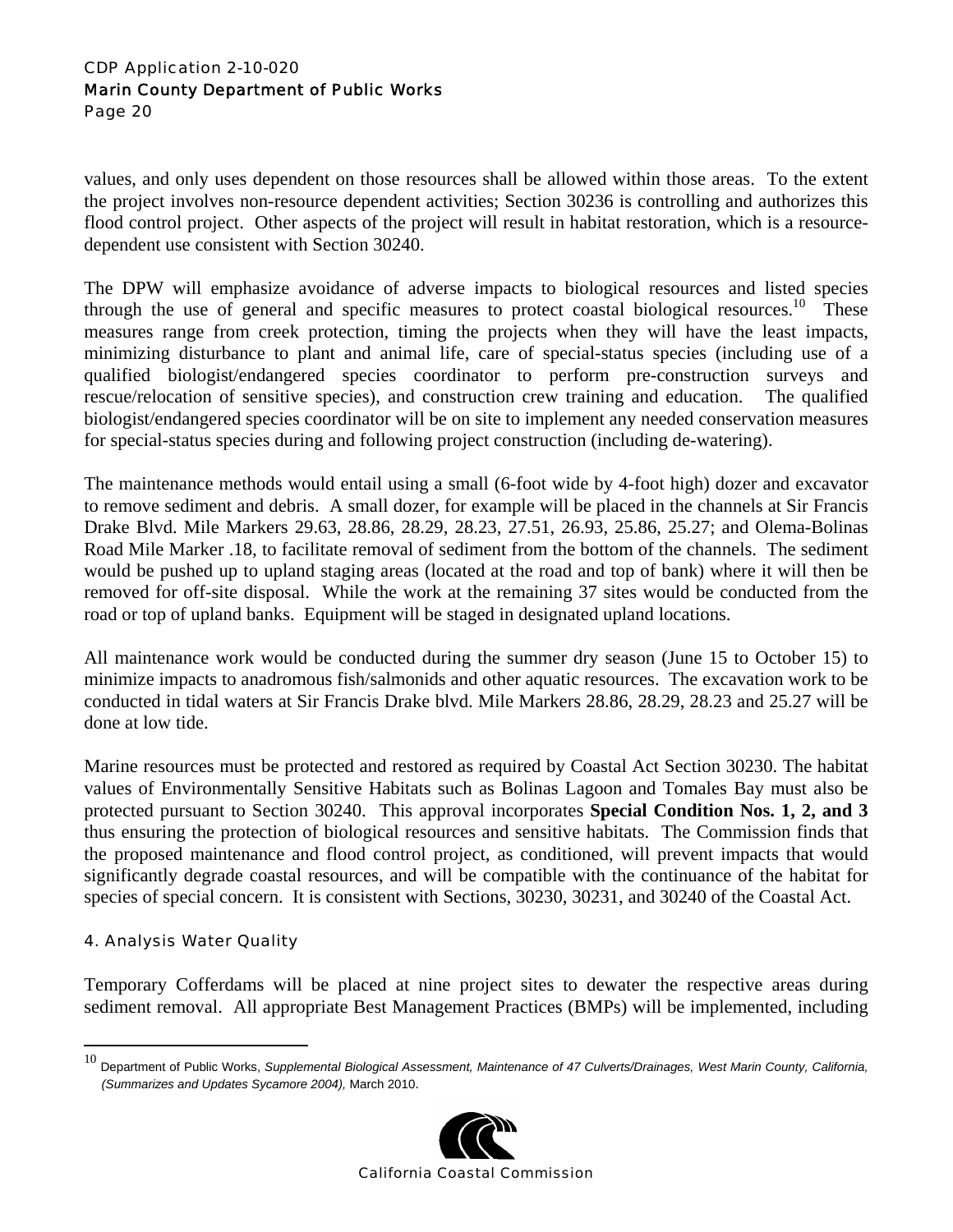conducting the work from the road whenever possible, minimizing loss of native vegetation, minimizing sediment disturbance and suspension within the water column, and taking all excavated material to an upland disposal site (Nicasio Corporation Yard). Sediment/erosion controls will be used to keep excess soil from washing or blowing away during removal, transport and storage. These controls include sediment traps, silt fences, turbidity curtains, hay bales, hydro-seeding using a native mix, and use of straw mulch, as necessary. Coastal Act Section 30231 requires the protection of water quality. Water ways within the project area include Schooner, First Valley, Second Valley, Third Valley, Dream Farm, Redwood, Fish Hatchery, Haggerty Gulch, Bear Valley and Lagunitas Creeks - tributaries to Schooner Bay, Tomales Bay, and Lagunitas Creek; Wilkins and Lewis Gulches – tributaries to Bolinas Lagoon; and various un-named stream channels, swales, and drainage ditches. The maintenance activities associated with these locations could potentially result in adverse impacts on water quality, which is inconsistent with the above-cited Coastal Act policies. The BMPs identified are adequate to satisfy the requirements of Coastal Act Section 30231 to protect water quality. This approval incorporates **Special Condition Nos. 5 and 6** thus ensuring the protection of water quality.

The Commission finds that the proposed methods for the maintenance project will prevent impacts that would adversely affect water quality. It is consistent with Section 30231 of the Coastal Act.

## B. Public Access

#### 1. Coastal Act Policies

Coastal Act Sections 30210 through 30224 require that new development maximize public recreational access, provide visitor-serving recreational facilities, protect oceanfront land for recreational use and development, encourage recreational boating facilities, and in general establish that coastal-dependent, visitor-serving, and public recreational access developments have priority over other types of uses and development.

#### Section 30210 states:

*In carrying out the requirement of Section 4 of Article X of the California Constitution, maximum access, which shall be conspicuously posted, and recreational opportunities shall be provided for all the people consistent with public safety needs and the need to protect public rights, rights of private property owners, and natural resource areas from overuse.* 

#### Section 30211 states:

*Development shall not interfere with the public's right of access to the sea where acquired through use or legislative authorization, including, but not limited to, the use of dry sand and rocky coastal beaches to the first line of terrestrial vegetation.*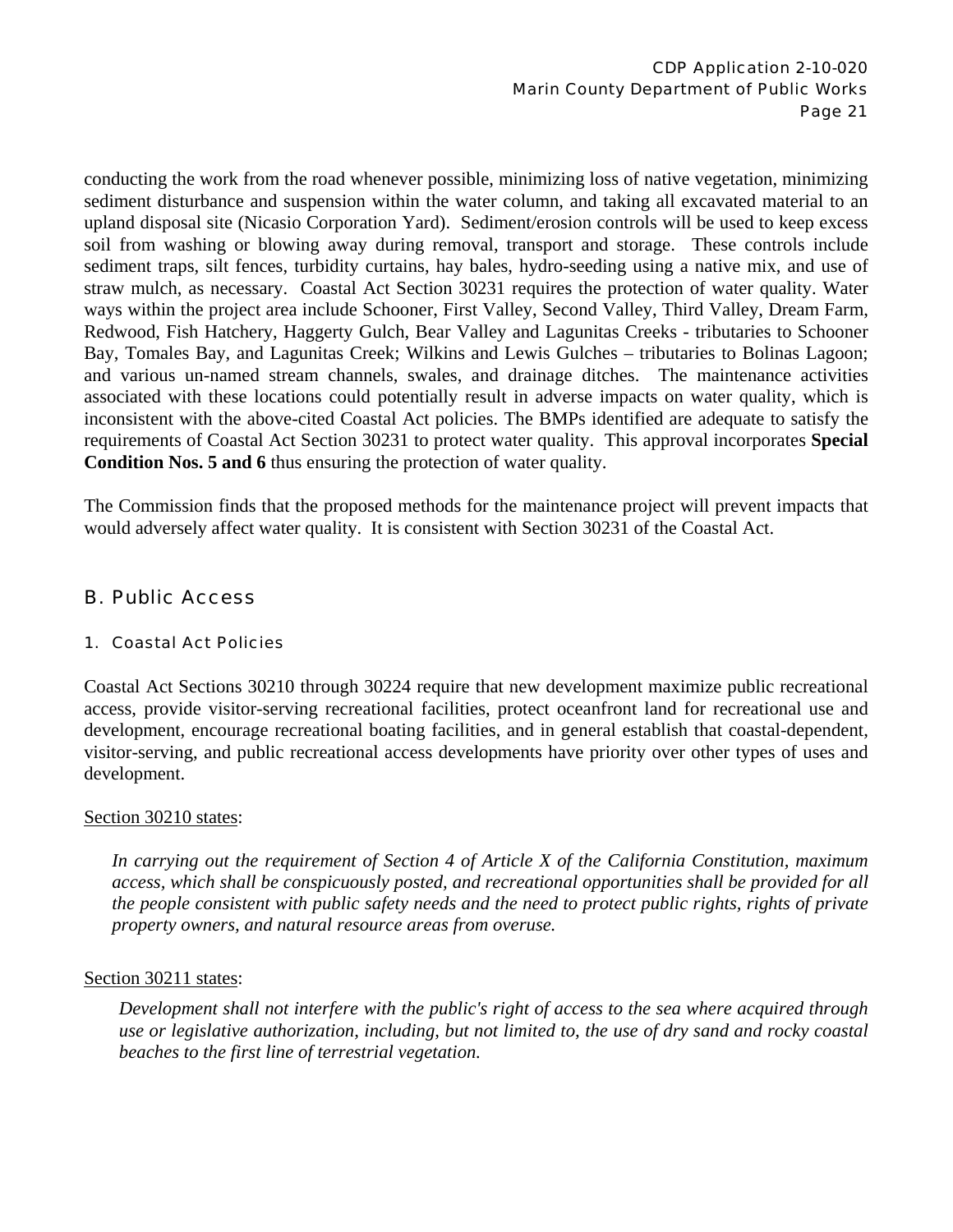#### 2. Analysis Public Access

Public access at Olema-Bolinas Road Mile Markers .18, 1.17 (managed by Marin County Parks and Open Space Department) and 1.56 (Bolinas Lagoon Open Space Preserve) is along a vegetated path that extends from the road towards Bolinas Lagoon. There is no assigned public parking near these sites, so these areas would only be used if someone wanted to park on Olema-Bolinas Road and walk to these sites. A public lookout over Drakes Estero is located just past Sir Francis Drake Blvd. Mile Markers 33.58 through 33.06 (adjacent land is owned and managed by the National Park Service), and this road leads to the Point Reyes lighthouse. Public access on Inverness Foundation land at Sir Francis drake Blvd. Mile Marker 28.23 can be accommodated by either parking along Sir Francis Drake Blvd. or the store parking lot in downtown Inverness. This site contains a public bench and overlooks Tomales Bay. The proposed maintenance work would not result in permanent impacts to public shoreline access or recreational opportunities. The construction/maintenance work, however, would temporarily require equipment located along the roads and top of bank (i.e., at Sir Francis Drake Blvd. Mile Markers 28.23. Sir Francis Drake blvd. and Olema-Bolinas Road are main traffic thoroughfares and are very busy roads. The project work would cause temporary delay and re-direction of vehicular traffic. Work will be done (and equipment staged) from the road right-of-way and alternative traffic routes will be clearly marked with County of Marin traffic control signs or communicated on-site by County road maintenance crews. The work will be done on week days and level of service will not drop below acceptable County standards. The minor impacts are the same as currently-occurring traffic impacts associated with routine road maintenance activities along these roads in west Marin County.

The proposed flood control maintenance program is a repair and maintenance project, consisting of short duration activities at each culvert location along Sir Francis Drake Blvd, Bear Valley Road, Fairfax-Bolinas Road., and Olema-Bolinas Road. The culvert cleaning work in any given location would not result in an adverse impact on public access, because it will temporarily occur over a short duration.

The Commission finds that the proposed project is consistent with Coastal Act Sections 30210 and 30211; as the proposed project will not affect any access to the shoreline or existing portions of the state right of way that would limit or restrict the public's use of the areas.

## C. Conclusion

The streambed alteration associated with the proposed flood control maintenance project is allowable as a flood control project consistent with the limitations of Coastal Act Section 30236(2) because (a) there is currently no other feasible method for protecting existing structures in the floodplain; and (b) such protection is necessary for public safety or to protect existing development. The threat of flooding to adjacent roads and public safety will only increase without the proposed project to remove accumulated sediment,.

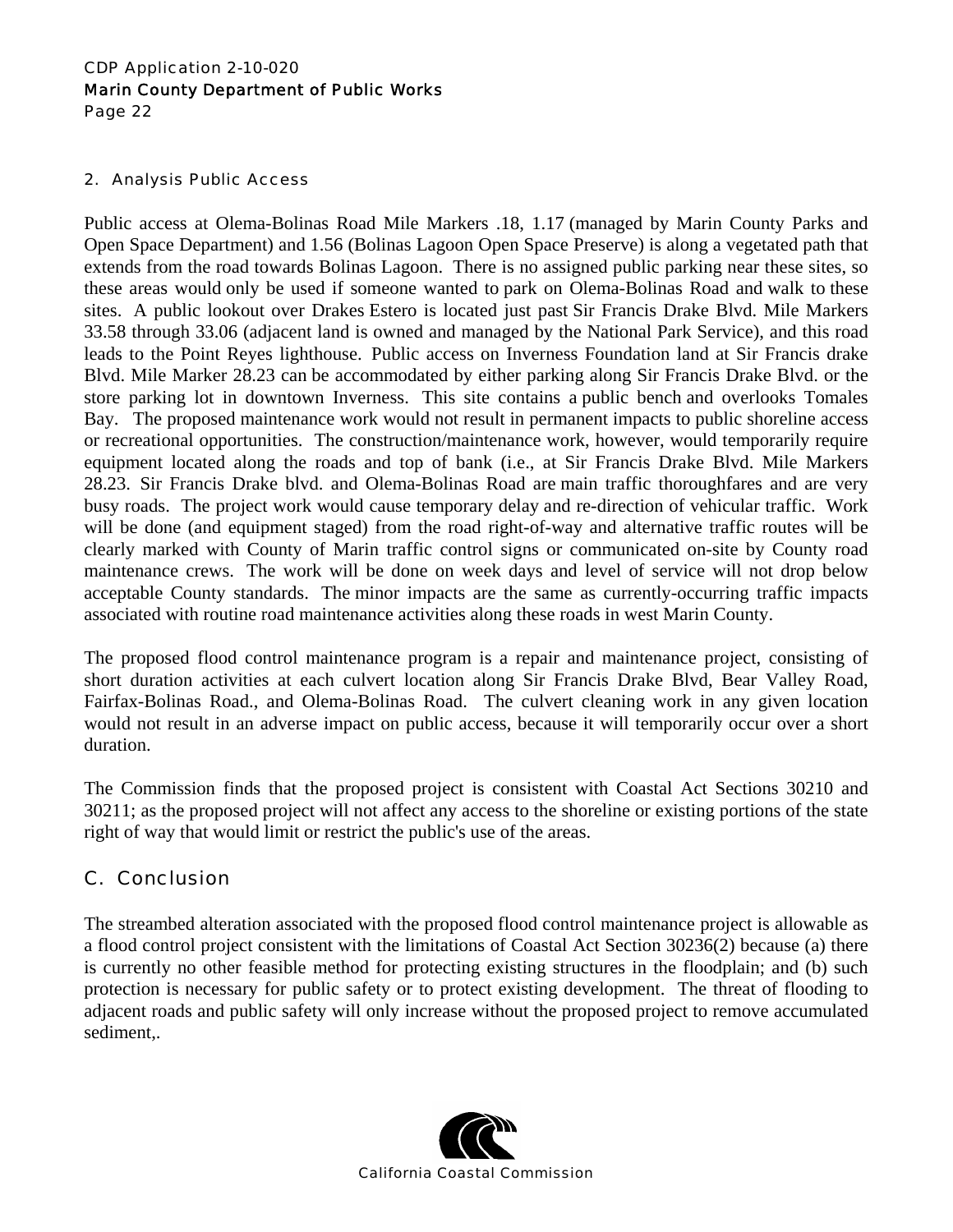The Commission finds that the proposed project will prevent impacts that would significantly degrade coastal resources, and will be compatible with the continuance of the habitat for species of special concern.

# C. California Environmental Quality Act (CEQA)

Section 13096 of the California Code of Regulations requires Commission approval of Coastal Development Permit applications to be supported by a finding showing the application, as conditioned by any conditions of approval, to be consistent with any applicable requirements of the California Environmental Quality Act (CEQA). Section 21080.5(d)(2)(A) of CEQA prohibits a proposed development from being approved if there are feasible alternatives or feasible mitigation measures available, which would substantially lessen any significant adverse effects, which the activity may have on the environment.

These findings on Coastal Act consistency are hereby incorporated by reference at this point as if set forth in full. The proposed project has been conditioned to be found consistent with the policies of the Coastal Act and to minimize or eliminate all significant adverse environmental effects. Mitigation measures have been imposed to (1) avoid adverse impacts to the sensitive biological resources of the area, (2) minimize any temporary impacts caused by the culvert cleaning and maintenance operations, and (3) properly dispose of and/or remove the debris and dredged material generated from the project in a manner that conforms to the resource protection policies of the Coastal Act. As conditioned, there are no feasible alternatives or feasible mitigation measures available, beyond those required, which would substantially lessen any significant adverse impacts, which the development may have on the environment. Therefore, the proposed project can be found consistent with Coastal Act requirements to conform to CEQA.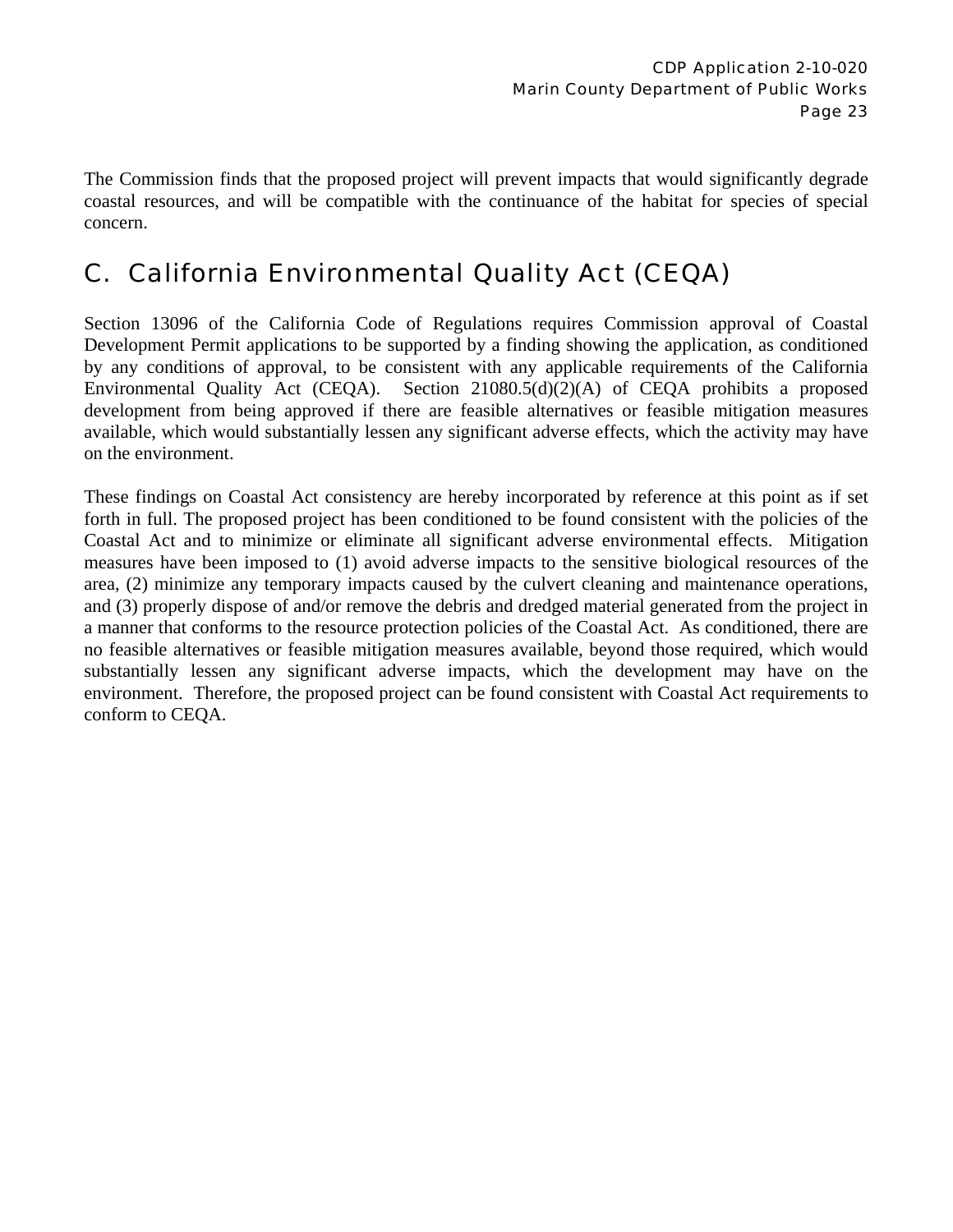# D. Exhibits

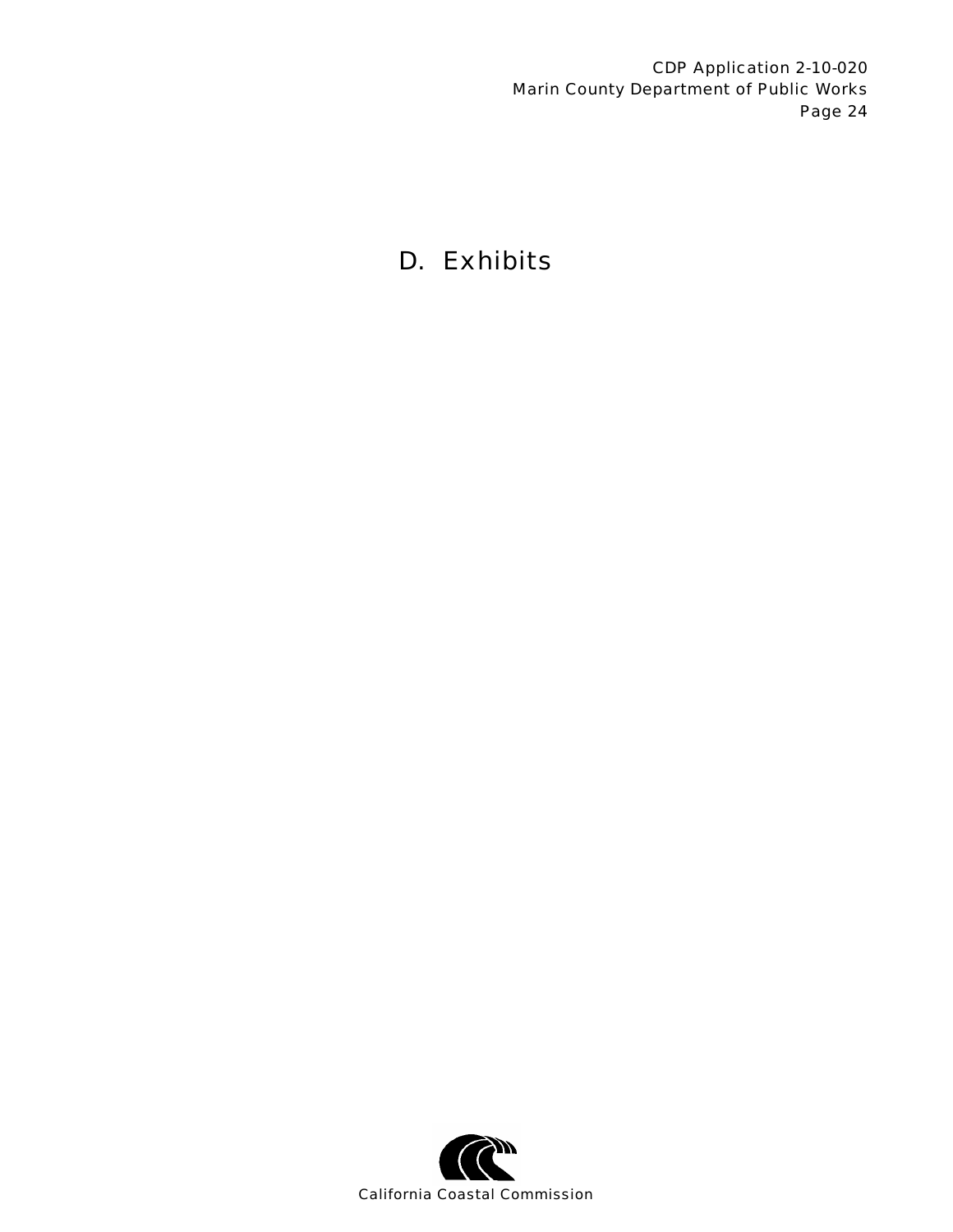

*Map of Marin Copyright © 2006 digitalcottage.com* **Source: West Marin Chamber of Commerce \* Point Reyes National Seashore \* Marin Visitors Guide**

> **EXHIBIT 1 2-10-20 (Marin County Dept. of Public Works) Regional Map Page 1 of 1**

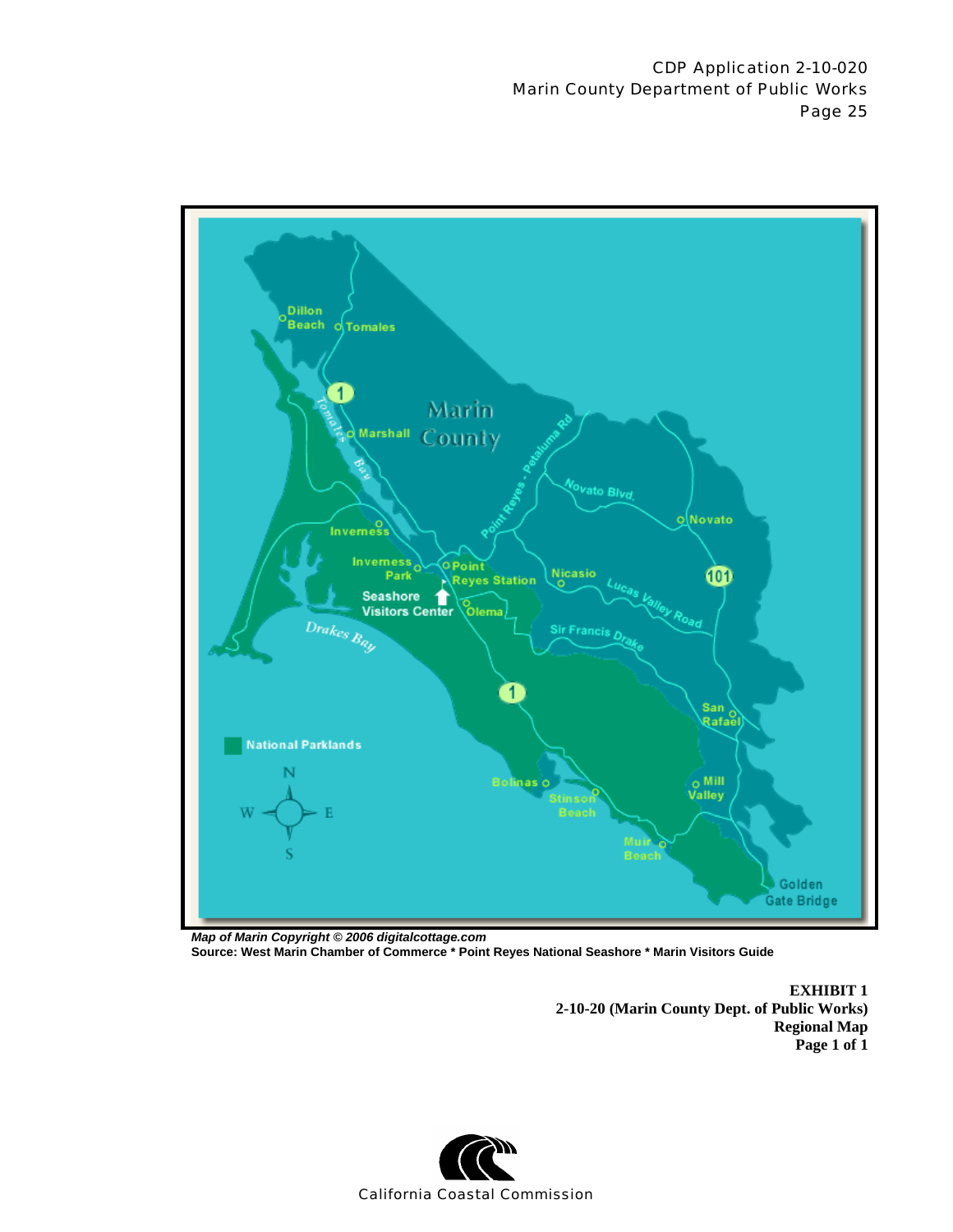

**2-10-20 (Marin County Dept. of Public Works) Location Map Project Sites Page 1 of 2** 

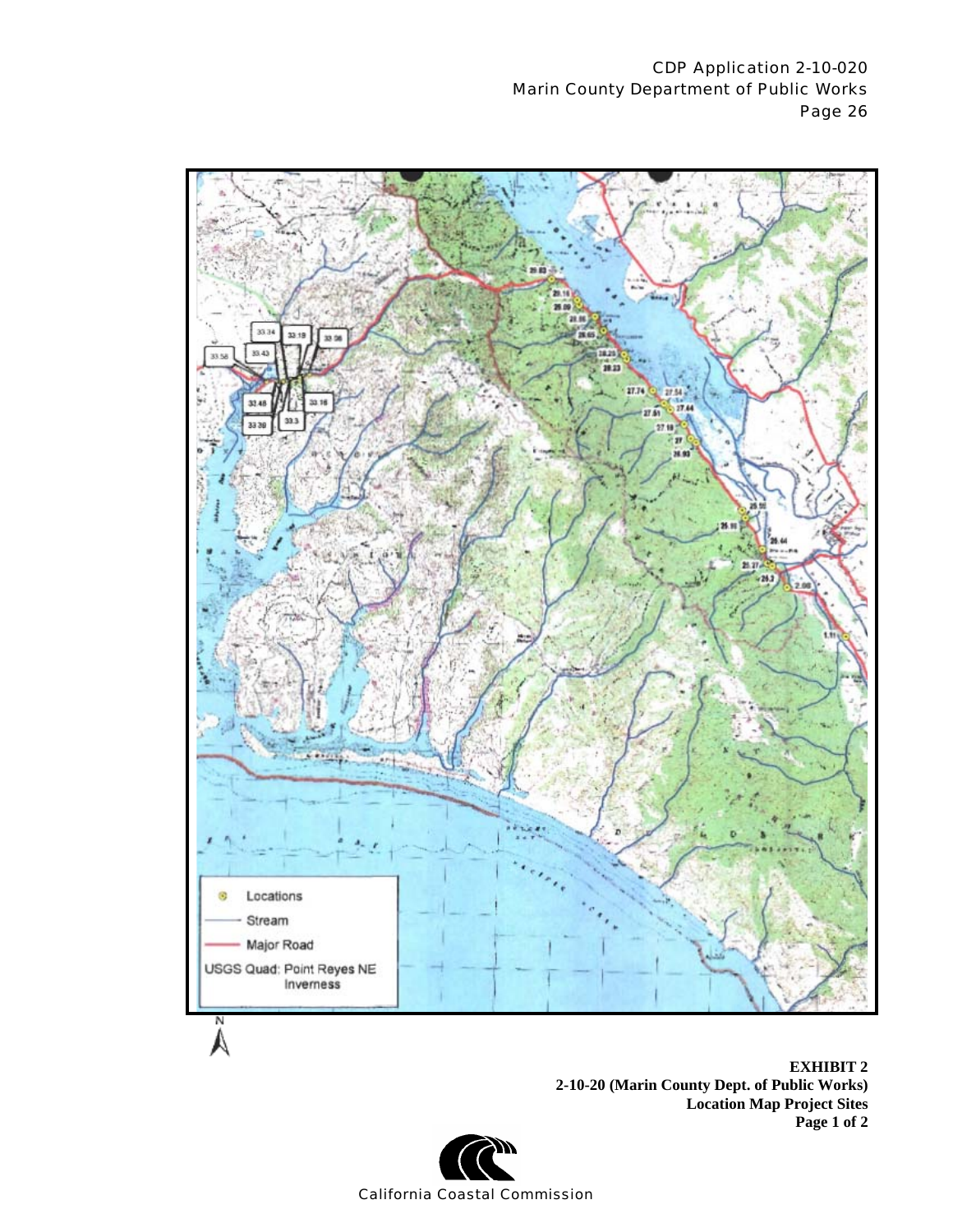

 **EXHIBIT 2 2-10-20 (Marin County Dept. of Public Works) Location Map Project Sites Page 2 of 2**

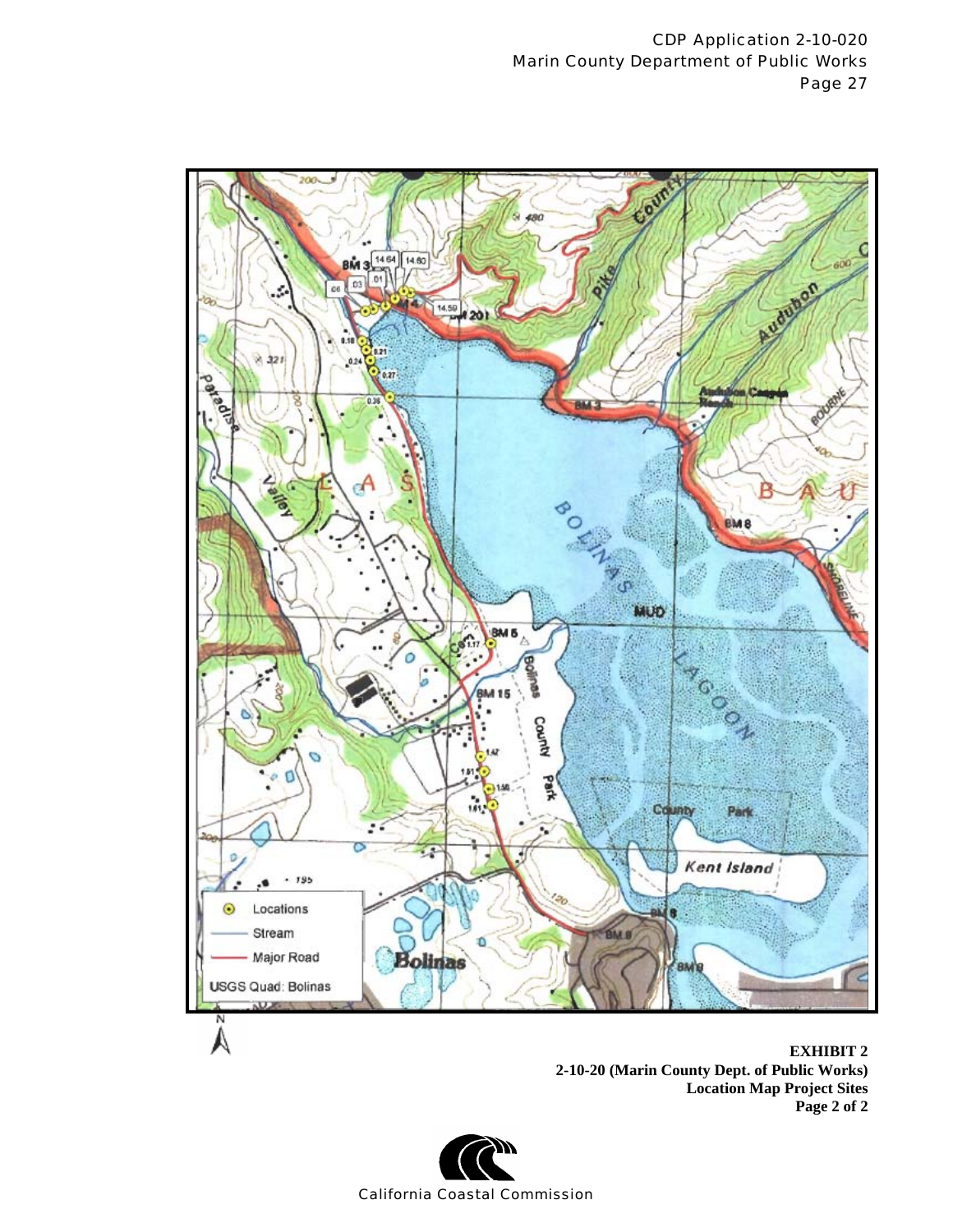|                                                                                                                             | (within Permit Jurisdiction of California Coastal Commission or Marin County LCP) |                  |                           |                            |           |               |                 |                                                              |
|-----------------------------------------------------------------------------------------------------------------------------|-----------------------------------------------------------------------------------|------------------|---------------------------|----------------------------|-----------|---------------|-----------------|--------------------------------------------------------------|
| Excavation of Fresh and Tidal Waters/Wetlands or Temporary Cofferdam                                                        |                                                                                   |                  |                           | Total                      |           |               | Est. Ex.        | <b>Est.Annual</b>                                            |
| <b>Mile Marker</b>                                                                                                          |                                                                                   |                  |                           | Length Width Depth Lin.Ft. | Sq.Ft.    | Cu.Yds.       |                 | Freq.Yrs.Sed. Load.                                          |
| 29.63 SFDB US                                                                                                               | 10                                                                                | 4.5              | 1                         | 10                         | 45        | 1.67          | 5+              | 0.33                                                         |
| 29.63 SFDB DS                                                                                                               | 270                                                                               | $\overline{3.5}$ | 1                         | 270                        | 945       | 35.00         | $5+$            | 7.00                                                         |
| 28.86 SFDB US                                                                                                               | 20                                                                                | 6                | 6                         | 20                         | 120       | 26.67         | $\overline{5+}$ | 5.33                                                         |
| 28.86 SFDB DS                                                                                                               | 200                                                                               | 7                | 4                         | 200                        | 1,400     | 207.4         | $5+$            | 41.48                                                        |
| <b>28.29 SFDB US</b>                                                                                                        | $\overline{20}$                                                                   | $\overline{12}$  | 4                         | 20                         | 240       | 35.56         | $\overline{5+}$ | 7.11                                                         |
| 28.29 SFDB DS                                                                                                               | 180                                                                               | $\overline{15}$  | $\overline{\overline{3}}$ | 180                        | 2.700     | 300.00        | $5+$            | 60.00                                                        |
| 28.23 SFDB DS Only                                                                                                          | 80                                                                                | 5                | ī                         | 80                         | 400       | 14.81         | $5+$            | 2.96                                                         |
|                                                                                                                             | 200                                                                               | $\overline{5}$   | $\overline{2}$            | 200                        | 1,000     | 74.07         | 5+              | 14.81                                                        |
| 27.51 SFDB DS Only                                                                                                          | 20                                                                                | 4                | 1                         | 20                         | 80        | 2.96          | $5+$            |                                                              |
| 26.93 SFDB US                                                                                                               |                                                                                   |                  |                           |                            |           |               |                 | 0.59                                                         |
| 26.93 SFDB DS                                                                                                               | 150                                                                               | 4                | 0.5                       | 150                        | 600       | 11.11         | 5+              | 2.22                                                         |
| 25.86 SFDB US                                                                                                               | 20                                                                                | 8.5              | 1.5                       | 20                         | 170       | 9.44          | $5+$            | 1.88                                                         |
| 25.86 SFDB DS                                                                                                               | 100                                                                               | 9.5              | 3                         | 100                        | 950       | 105.55        | 5+              | 21.11                                                        |
| <b>25.27 SFDB US</b>                                                                                                        | $\overline{15}$                                                                   | 8                | 4                         | 15                         | 120       | 17.77         | $\overline{5+}$ | 3.55                                                         |
| 25.27 SFDB DS                                                                                                               | 15                                                                                | 11               | 4                         | 15                         | 165       | 24.44         | $5+$            | 4.88                                                         |
| .18 OBR US                                                                                                                  | 700                                                                               | 4                | 4                         | 700                        | 2,800     | 414.81        | 5+              | 82.96                                                        |
| .18 OBR DS                                                                                                                  | 300                                                                               | $\overline{9}$   | 1.5                       | 300                        | 2,700     | 150.00        | $5+$            | 30.00                                                        |
| <b>Subtotal</b>                                                                                                             |                                                                                   |                  |                           | 2,300                      | 14,435    | 1,431.26      |                 | 286.21                                                       |
|                                                                                                                             |                                                                                   |                  |                           |                            |           |               |                 |                                                              |
| <b>Excavation of Fresh Waters/Wetlands</b>                                                                                  |                                                                                   |                  |                           | Total                      |           |               | Est. Ex.        | Est.Fut.Ex.                                                  |
| <b>Mile Marker</b>                                                                                                          |                                                                                   |                  |                           | Length Width Depth Lin.Ft. | Sq.Ft.    | Cu.Yds.       |                 | Freq.Yrs.Req.Ann.                                            |
| 33.58 SFDB, US & DS                                                                                                         | 5                                                                                 | 5                | 1                         | 10                         | 50        | 1.86          | $3+$            | 0.62                                                         |
| 33.48 SFDB, US & DS                                                                                                         | $\overline{5}$                                                                    | $\overline{5}$   | ī                         | 10                         | 50        | 1.86          | $3+$            | 0.62                                                         |
| 33.43 SFDB, US & DS                                                                                                         | $\overline{5}$                                                                    | $\overline{5}$   | 1                         | 10                         | 50        | 1.86          | $3+$            | 0.62                                                         |
| 33.39 SFDB, US & DS                                                                                                         | $\overline{5}$                                                                    | $\overline{5}$   | ī                         | 10                         | 50        | 1.86          | $\overline{3+}$ | 0.62                                                         |
| 33.34, 33.30, 33.19 SFDB US                                                                                                 | 800                                                                               | 4                | 2                         | 800                        | 3,200     | 237.03        | $1-2$ yrs       | 118.51                                                       |
| 33.34 SFDB DS                                                                                                               | 50                                                                                | 4                | 2                         | 50                         | 200       | 14.81         | $1-2$ yrs       | 7.40                                                         |
| 33.30 SFDB DS                                                                                                               | 15                                                                                | 4                | $\overline{2}$            | 15                         | 60        | 4.44          | $1-2$ yrs       | 2.22                                                         |
| 33.30 to 33.19 SFDB DS                                                                                                      | 700                                                                               | 4                | $\overline{2}$            | 700                        | 2,800     | 207.4         | $1-2$ yrs       | 103.70                                                       |
| 33.16 SFDB DS                                                                                                               | $\overline{20}$                                                                   | 4                | 2                         | 20                         | 80        | 5.92          | $1-2$ yrs       | 2.96                                                         |
| 33.06 SFDB DS                                                                                                               | 5                                                                                 | 4                | $\overline{2}$            | 5                          | 20        | 1.48          | $3+$            | 0.49                                                         |
| 29.16 SFDB US                                                                                                               | $\overline{10}$                                                                   | 5                | 0.5                       | 10                         | 50        | 0.93          | $5+$            | 0.18                                                         |
|                                                                                                                             |                                                                                   |                  |                           |                            |           |               |                 |                                                              |
|                                                                                                                             | 10                                                                                | 10               | 0.5                       | 10                         | 100       | 1.85          | $5+$            |                                                              |
|                                                                                                                             | 50                                                                                | 8                | 1                         | 50                         | 400       | 14.81         | $5+$            |                                                              |
|                                                                                                                             | 50                                                                                | 3                | 1                         | 50                         | 150       | 5.55          | $5+$            |                                                              |
|                                                                                                                             | 10                                                                                | 5                | 1                         | 10                         | 50        | 1.85          | $5+$            |                                                              |
|                                                                                                                             | 100                                                                               |                  | 1.5                       | 100                        |           |               | $5+$            |                                                              |
|                                                                                                                             | 70                                                                                | 2.5              | 1                         | 70                         | 250       | 13.88         | $5+$            |                                                              |
| 29.16 SFDB DS<br>29.09 SFDB DS Only<br>28.65 SFDB DS Only<br>27.74 SFDB DS Only<br>27.54 SFDB DS Only<br>27.44 SFDB DS Only | 8                                                                                 | 3                |                           |                            | 210<br>32 | 7.77          | $5+$            |                                                              |
| 27.19 SFDB DS Only<br>27.00 SFDB DS Only                                                                                    | 70                                                                                | 4<br>5           | $\overline{2}$            | 8<br>70                    | 350       | 2.37<br>38.89 | $5+$            | 0.37<br>2.96<br>1.11<br>0.37<br>2.77<br>1.55<br>0.47<br>7.77 |
|                                                                                                                             | 40                                                                                |                  | $\overline{3}$<br>1       | 40                         | 80        |               | $5+$            |                                                              |
| 25.96 SFDB DS Only                                                                                                          | 40                                                                                | $\overline{2}$   | $\overline{1}$            | 40                         |           | 2.96          |                 | 0.59                                                         |
|                                                                                                                             |                                                                                   | 2                |                           |                            | 80        | 2.96          | $5+$            |                                                              |
|                                                                                                                             | 30                                                                                | $\overline{2}$   | 1                         | $\overline{30}$            | 60        | 2.22          | $5+$            |                                                              |
| 25.44 SFDB DS Only<br>25.20 SFDB DS Only<br>2.08 BVR DS Only                                                                | 50                                                                                | 4                | 2.5                       | 50                         | 200       | 18.52         | $3+$            | 0.59<br>0.44<br>6.17                                         |
| <b>1.11 BVR US</b><br>1.11 BVR DS                                                                                           | 5<br>30                                                                           | 5<br>5           | 0.5<br>2                  | 5<br>30                    | 25<br>150 | 0.46<br>11.11 | $3+$<br>$3+$    | 0.15<br>3.70                                                 |

# Table 1. Impacts of 46 Sediment Removal Projects in West Marin County on Wetlands and Waters

11/17/2010

#### **EXHIBIT 3**

**2-10-20 (Marin County Dept. of Public Works) Table 1, Impacts Culvert Cleaning Page 1 of 1**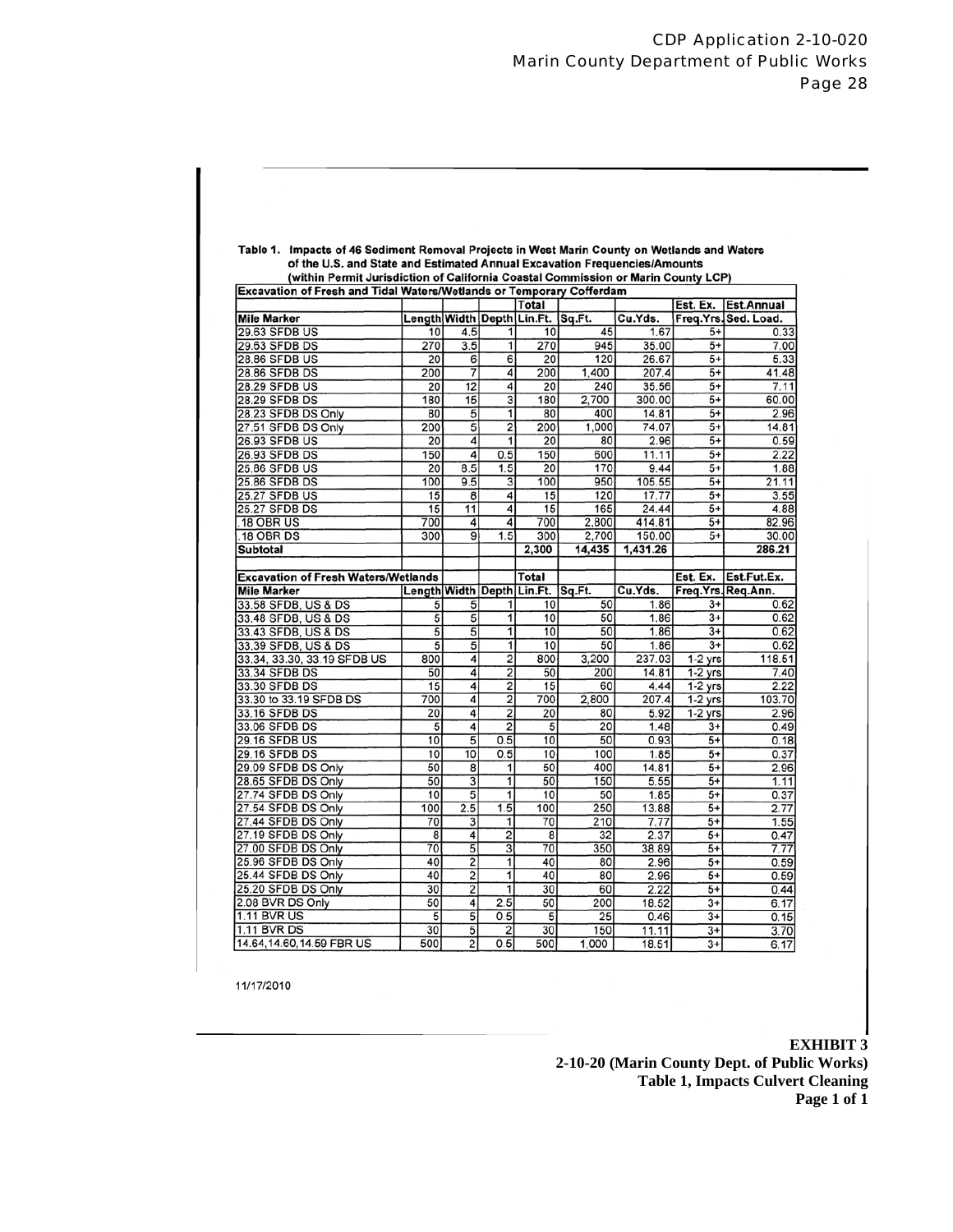**TABLE 2 - Riparian Impacts - Estimated Number of Trees to be Removed/Trimmed and Size** 

**(Primarily willow and alder; also non-native acacia at MMs 27.74 and 27.44) Maintenance Cleaning of 46 Culverts/Drainages in West Marin County, CA (Excludes MM 25.00 SFD, White House Pool)** 

| <b>Mile Marker</b>       | <b>Trees</b>   | <b>Tree Size</b>   | <b>Trees</b>    | <b>Tree Size</b> |
|--------------------------|----------------|--------------------|-----------------|------------------|
|                          | <b>Removed</b> |                    | <b>Trimmed</b>  |                  |
| 29.63 SFDB               | 6              | 6-8 inches         | 10 <sup>1</sup> | 2 inches         |
| 29.16 SFDB               | 10             | 4-6 inches         |                 |                  |
| 28.86 SFDB               | 5              | 2-3 inches         |                 |                  |
| 28.29 SFDB               | 5              | 3-6 inches         |                 |                  |
| 27.74 SFDB               | 6              | 3 inches           |                 |                  |
| 27.54 SFDB               | $\overline{6}$ | 8 inches           |                 |                  |
|                          |                | (all dead)         |                 |                  |
| 27.51 SFDB               | 3              | 4 inches           | 10              | 2 inches         |
| 27.44 SFDB               | 8              | 6-12 inches        |                 |                  |
|                          |                | $(3$ live; 5 dead) |                 |                  |
| 27.00 SFDB               | $\overline{2}$ | 2-4 inches         |                 |                  |
| 26.93 SFDB               | $\mathbf{1}$   | 4 inches           |                 |                  |
| 25.27 SFDB               | 1              | 4 inches           |                 |                  |
| 25.20 SFDB               | $\overline{4}$ | 2 inches           |                 |                  |
| 2.08 BVR                 | $\overline{3}$ | 6 inches           |                 |                  |
|                          |                | (1 live; 2 dead)   |                 |                  |
| 14.64 FBR                | $\overline{7}$ | 6 inches           | 10              | 2-4 inches       |
| 14.60 FBR                | $\overline{4}$ | 6 inches           | 4               | 2-3 inches       |
| .01 to .03<br><b>OBR</b> |                |                    | 8               | 4-6 inches       |
| .18 OBR                  | 3              | 12 inches          | 20              | 2 inches         |
| .21 OBR                  |                |                    | 5               | 2 inches         |
| .24 OBR                  | 5              | 2 inches           |                 |                  |
| .36 OBR                  |                |                    | $\overline{4}$  | 2 inches         |
| 1.17 OBR                 | 5              | 2 inches           |                 |                  |
| <b>TOTALS</b>            | 84             | <b>Varies</b>      | 71              | <b>Varies</b>    |

SFDB = Sir Francis Drake Blvd.

BVR = Bear Valley Road **EXHIBIT 4**<br>FBR = Fairfax-Bolinas Road **EXHIBIT 4**<br>**EXHIBIT 4**<br>**EXHIBIT 4**<br>**2-10-20 (Marin County Dept. of Public Works)** FBR = Fairfax-Bolinas Road **2-10-20 (Marin County Dept. of Public Works)** OBR = Olema-Bolinas Road **Table 2, Riparian Impacts Page 1 of 1**

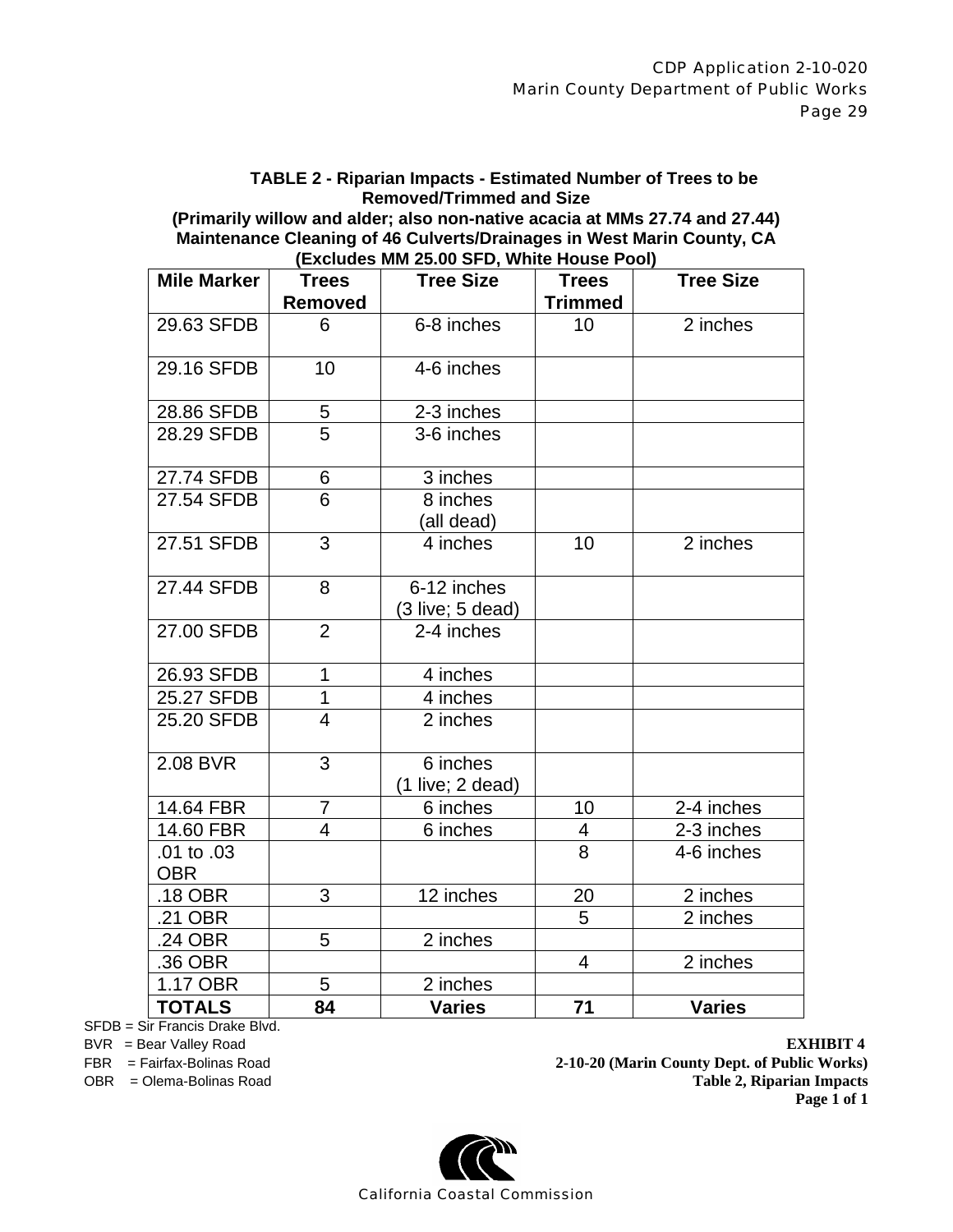#### **TABLE 3**

## **Temporary Cofferdams in Fresh Waters – Size (Length X Average Width X Depth**

| <b>Mile Marker</b> | Size (feet)                              | <b>Cubic Yards</b> |
|--------------------|------------------------------------------|--------------------|
| 29.63 SFD DS       | 2'LX7'WX2'D (2)                          | 2.07               |
| 28.29 SFD US       | 3'LX15'WX3'D (US)                        | 5.00               |
| 27.51 SFD DS       | 3'LX9'WX3'D (2)                          | 6.00               |
| 26.93 SFD DS       | 3'LX7'WX3'D (2)                          | 4.66               |
| 25.86 SFD US       | 4'LX10'WX3'D (2)                         | 8.88               |
| .18 OBR US and DS  | 2'LX6'WX2'D (US) and<br>2'LX9'WX2'D (DS) | 2.22               |
| <b>TOTAL:</b>      | <b>Varies</b>                            | 28.83              |

#### **Temporary Cofferdams in Tidal Waters - Size (feet), Length X Ave. Width X Depth**

| <b>Mile Marker</b> | Size (feet)                                                        | <b>Cubic Yards</b> |
|--------------------|--------------------------------------------------------------------|--------------------|
| 28.86 SFD US       | 2'LX8'WX2'D (creek<br>channel) and 2'LX6'WX2'D<br>(drainage ditch) | 2.07               |
| 28.86 SFD DS       | 4'LX12'WX3'D                                                       | 5.33               |
| 28.29 SFD DS       | 3'LX18'WX3'D                                                       | 6.00               |
| <b>TOTAL:</b>      | <b>Varies</b>                                                      | 13.40              |

**Total Temporary Impacts from Cofferdams: 42.23 cubic yards; 42 linear feet; 409 square feet; 0.009 acre.** 

> **EXHIBIT 5 2-10-20 (Marin County Dept. of Public Works) Table 3, Cofferdam Impacts Page 1 of 1**

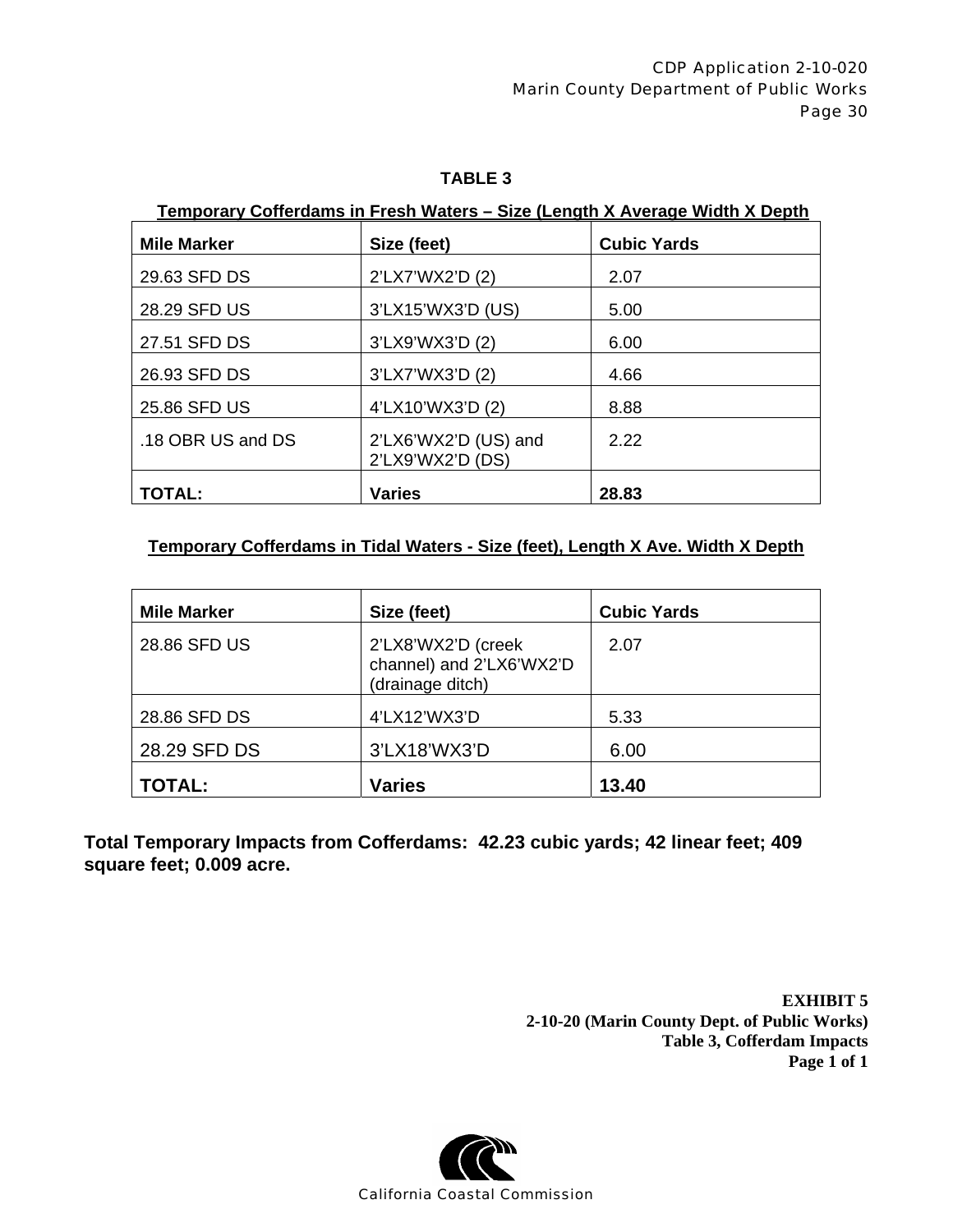| Table of Priority Sites for Sediment Removal and Estimated Project Schedule by Year<br>Maintenance Cleaning of Sediment from 47 Culverts and Drainages in West Marin County, CA                                                |      |                              |                         |
|--------------------------------------------------------------------------------------------------------------------------------------------------------------------------------------------------------------------------------|------|------------------------------|-------------------------|
| Work Window is June 15 to October 15; Schedule is Based on Expected Receipt of All Permits                                                                                                                                     |      |                              |                         |
|                                                                                                                                                                                                                                |      |                              |                         |
| Excavation of Fresh and Tidal Waters/Wetlands or Temporary Cofferdam                                                                                                                                                           |      |                              |                         |
| <b>Mile Marker</b>                                                                                                                                                                                                             | 2010 | 2011                         | 2012                    |
| 29.63 SFDB US and DS                                                                                                                                                                                                           |      | $\overline{\mathbf{x}}$      |                         |
| 28.86 SFDB US and DS                                                                                                                                                                                                           |      |                              | x                       |
| 28.29 SFDB US and DS                                                                                                                                                                                                           |      |                              | $\overline{\mathsf{x}}$ |
| 28.23 SFDB DS Only                                                                                                                                                                                                             |      |                              | $\overline{\mathbf{x}}$ |
| 27.51 SFDB DS Only                                                                                                                                                                                                             |      |                              | x                       |
| 26.93 SFDB US and DS                                                                                                                                                                                                           |      |                              | х                       |
| 25.86 SFDB US and DS                                                                                                                                                                                                           |      |                              | $\overline{\mathbf{x}}$ |
| 25.27 SFDB US and DS                                                                                                                                                                                                           |      |                              | x                       |
| 25.00 SFDB US and DS                                                                                                                                                                                                           | x    |                              |                         |
| 18 OBR US and DS and Bally and Bally and Bally                                                                                                                                                                                 |      | х                            |                         |
|                                                                                                                                                                                                                                |      |                              |                         |
| <b>Excavation of Fresh Waters/Wetlands</b>                                                                                                                                                                                     |      |                              |                         |
| <b>Mile Marker</b>                                                                                                                                                                                                             |      |                              |                         |
| 33.58 SFDB US & DS                                                                                                                                                                                                             |      |                              | x                       |
| 33.48 SFDB US & DS                                                                                                                                                                                                             |      |                              | x                       |
| 33.43 SFDB US & DS                                                                                                                                                                                                             |      |                              | x                       |
| 33.39 SFDB US & DS                                                                                                                                                                                                             |      |                              | x                       |
| 33.34, 33.30, 33.19 SFDB US and DS                                                                                                                                                                                             |      | x                            |                         |
| 33.16 SFDB DS Only May 19 Street                                                                                                                                                                                               |      | x                            |                         |
| 33.06 SFDB DS Only The Manuscriptus Manuscriptus Control                                                                                                                                                                       |      | $\overline{\mathbf{x}}$      |                         |
| 29.16 SFDB US and DS                                                                                                                                                                                                           |      |                              | x                       |
| 29.09 SFDB DS Only the things and the things of the top of the top of the top of the top of the top of the top of the top of the top of the top of the top of the top of the top of the top of the top of the top of the top o |      | $\overline{\mathbf{x}}$      |                         |
| 28.65 SFDB DS Only the state of the state of the state of the state of the state of the state of the state of the state of the state of the state of the state of the state of the state of the state of the state of the stat |      | $\overline{\mathbf{x}}$      |                         |
| 27.74 SFDB DS Only                                                                                                                                                                                                             |      | $\overline{\mathbf{x}}$      |                         |
| 27.54 SFDB DS Only New York 1999                                                                                                                                                                                               |      | x                            |                         |
| 27.44 SFDB DS Only                                                                                                                                                                                                             |      |                              | x                       |
| 27.19 SFDB DS Only                                                                                                                                                                                                             |      | х                            |                         |
| 27.00 SFDB DS Only & 2 2012 N                                                                                                                                                                                                  |      | x                            |                         |
| 25.96 SFDB DS Only 1944                                                                                                                                                                                                        |      | x                            |                         |
|                                                                                                                                                                                                                                |      | x                            |                         |
| 25.20 SFDB DS Only                                                                                                                                                                                                             |      | x                            |                         |
| 2.08 BVR DS Only                                                                                                                                                                                                               |      |                              | x                       |
| 1.11 BVR US and DS TO THE TABLE TO THE TABLE TO THE TABLE TO THE TABLE                                                                                                                                                         |      | x                            |                         |
| 14.64, 14.60, 14.59 FBR US and DS                                                                                                                                                                                              |      | $\overline{\mathbf{x}}$      |                         |
| 01, 03, 06 OBR US and DS 200 200 200 200                                                                                                                                                                                       |      | x                            |                         |
| 21 OBR US and DS and Ball and Ball and Ball                                                                                                                                                                                    |      | ┳                            |                         |
| 24 OBR US and DS                                                                                                                                                                                                               |      | X                            |                         |
| 27 OBR US and DS WE work and the state                                                                                                                                                                                         |      | $\overline{\mathbf{x}}$      |                         |
| 36 OBR US and DS and Ball and Ball and Ball                                                                                                                                                                                    |      | x                            |                         |
| 1.17 OBR US and DS                                                                                                                                                                                                             |      | $\overline{\mathbf{x}}$      |                         |
| 1.47 OBR US and DS And The Manuscript<br>1.51 OBR US and DS                                                                                                                                                                    |      | x<br>$\overline{\mathbf{x}}$ |                         |
|                                                                                                                                                                                                                                |      |                              |                         |

Note: Highlighted areas are highest-priority sites for sediment removal.

7/8/2010

 **EXHIBIT 6 2-10-20 (Marin County Dept. of Public Works) TABLE 4, Priority Schedule**